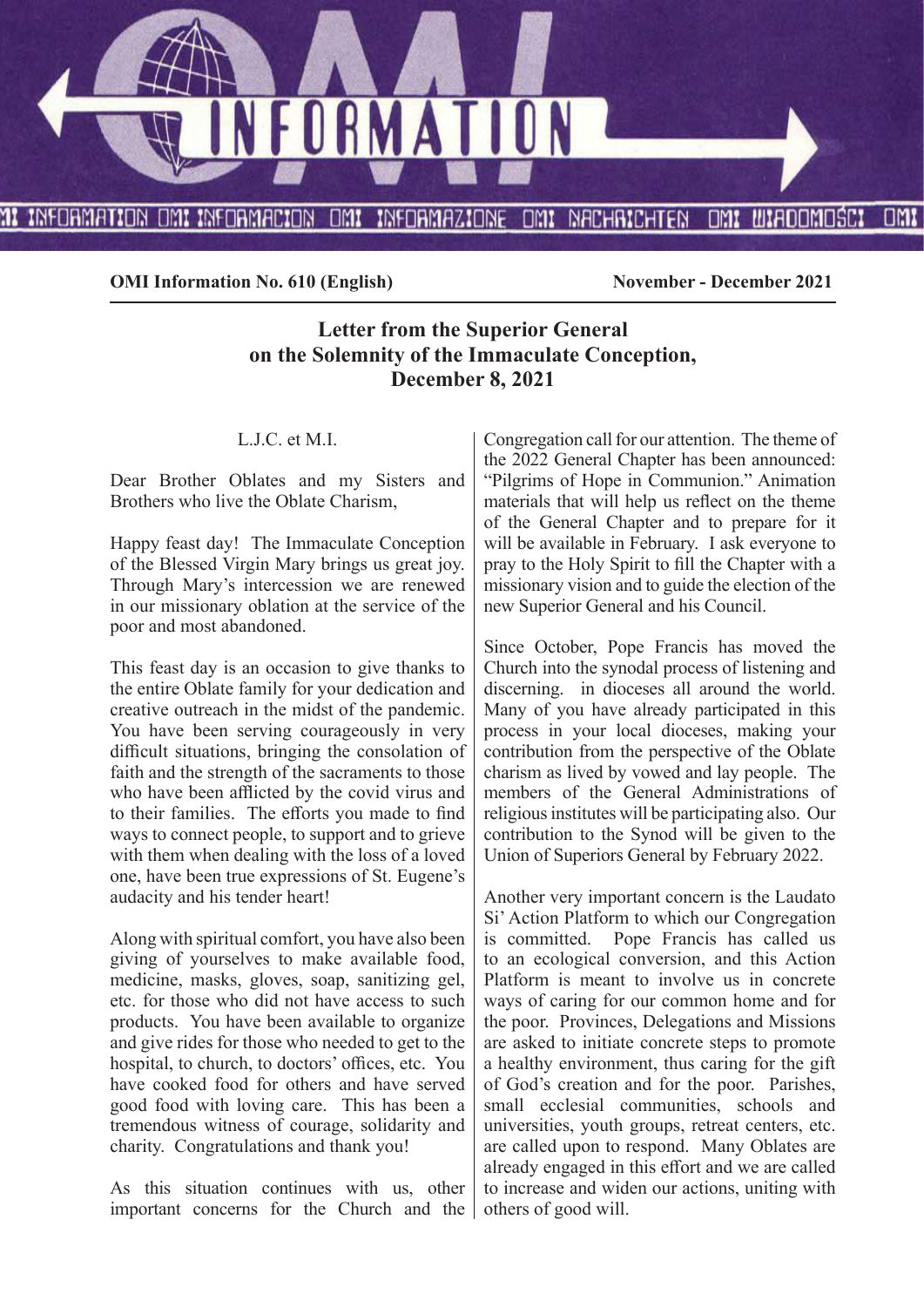Our Congregation, together with Lay Associations, is engaged in preparing for the Second Oblate Lay Associations Congress (2 OLAC 22) which will take place from May 27 to 29, 2022. Called by the 2016 General Chapter, this congress will celebrate the collaboration, charism and history of the various ways lay people are associated to the OMI Congregation. The central working team is organizing this international event as a hybrid congress, namely, partly by physical presence and partly by online participation. The Regions are already holding various meetings in preparation for this congress, which promises to be very lively.

We will soon see the establishment of the new mission in Ghana, our first presence in that country. The team, Father Hyacinth Nwaneri (Cameroun), Brother Rafal Dabkowski (Poland) and Father Daniel Aliou Mane (Senegal) have been here at the General House participating in a preparation for the new mission. Many topics have been discussed such as interculturality, mission, Mary, community life, the history and spirituality of the OMI charism, and finances. The new mission will be established in February 2022 in the Diocese of Ho. Please keep this missionary adventure in your prayers.

We are within the year leading to August 15, 2022, the 200th anniversary of the special experience of St. Eugene as he blessed the image of the Oblate Madonna in the Chapel of the Mission in Aix en Provence. At a time of great discouragement and anxiety about the future of his small missionary band, he received the grace that this group would accomplish infinite good for the Church and be a source of great virtue. It was a visionary grace, and it forms part of the precious inheritance of the entire Oblate Family.

Let us be bold in claiming this grace for us today. Mary continues to journey with us in the joys and sorrows of our missionary life. We ask her intercession for our renewed missionary zeal, for a deeper quality of consecrated life, and for her assistance in our vocational efforts, so that new members will continue to join our Congregation and the Oblate Family. If the situation of the pandemic permits, I suggest that each Oblate Unit, together with the wider Oblate Family, organizes a "Pilgrimage of Hope" in 2022. Walking together in communion on a sacred journey, to a Marian shrine or other Oblate holy site, will be an expression of our faith in the presence and blessing of the Mother of God upon the whole Oblate Family. We will experience her smile upon us. As pilgrim brothers and sisters, let us journey together in prayer, song, joy and forgiveness, with great simplicity and a deep family spirit. Let us count on the creativity, animation and energy of our Lay Oblate Youth around the world in assisting in the organization of the Pilgrimage of Hope in the Units!

We now conclude the year dedicated to St. Joseph. We pray to him as our patron, to help us be the Oblates as envisioned by St. Eugene: apostles, entirely given to the preaching of the Gospel to the poor and most abandoned, leaving nothing undared for the Reign of God. Let us heed the call of St. Eugene: In the name of God, be saints!

A very happy celebration of the Immaculate Conception of the Blessed Virgin Mary to all of you!

Fr. Louis Lougen, OMI December 8, 2021

# **GENERAL ADMISNISTRATION**

# **GENERAL CHAPTER 2022 "Pilgrims of Hope, in Communion"**

The Missionary Oblates of Mary Immacualte are getting ready for their 37th General Chapter, which will commence on 14 September, 2022 in Nemi, Italy.

The Chapter theme, "PILGRIMS OF HOPE, IN COMMUNION", reminds us the Oblates that we are called to be in communion with one another and offer signs of hope in and through the living out of our charism and mission in these times of great calamity and despair.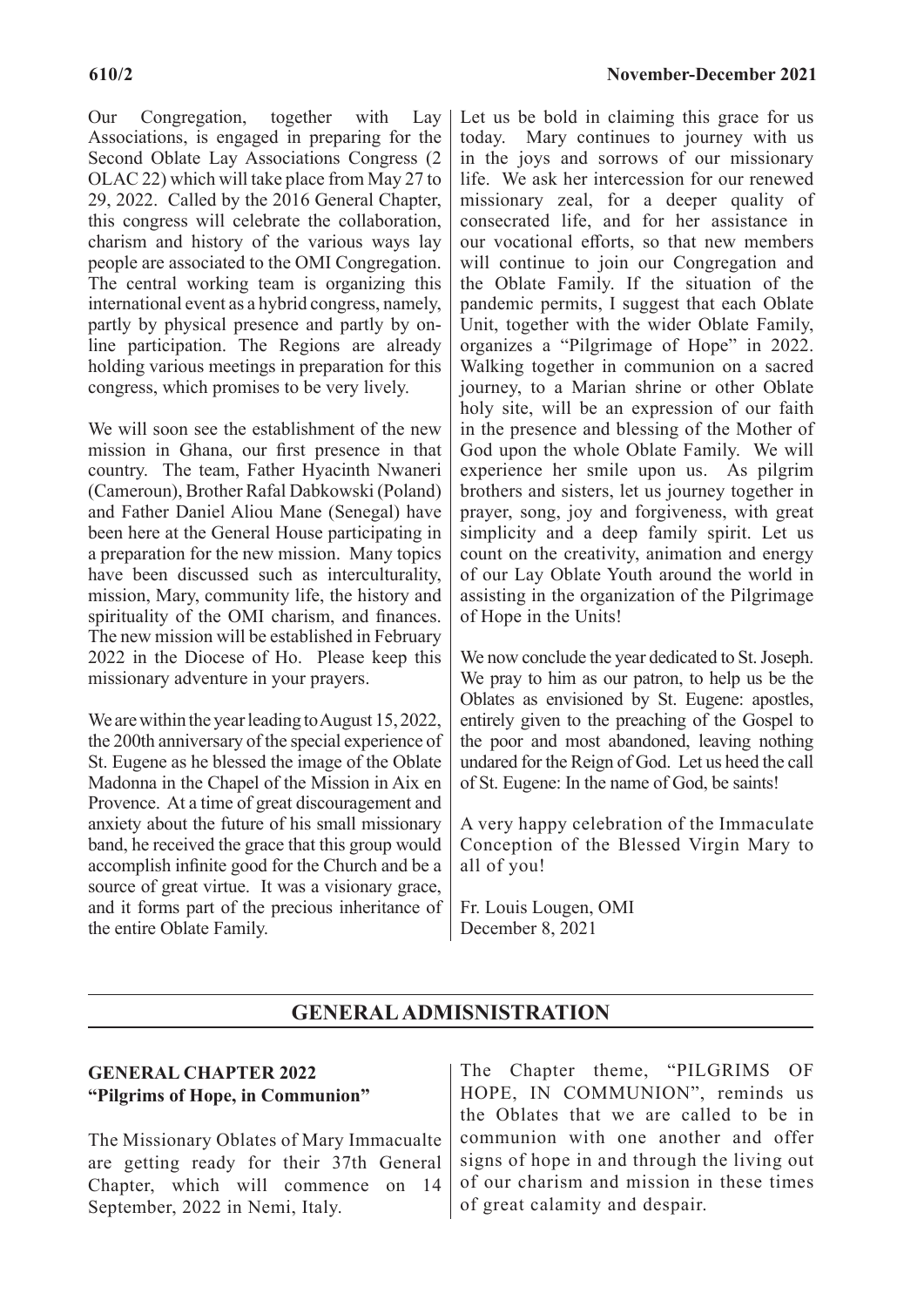#### **November-December 2021** 610/3

The Pre-Capitular Commission, the team ths is responsible for the preparatory process, led by Fr. Thomas OVALLE, has already gathered for several rounds of discussion (both virtually and in person). Attached is the letter that they sent to the Presidents of OMI Regions and Superiors of Provinces, Delegations and Missions, instructing them regarding the Unit Reports and Regional Reports. Of course, not every Oblate can be present in Nemi when

#### **OMI-JPIC General Service as Implementation of Justice and Charity**

*Fr. Jean-Hérick Jasmin, OMI (Director, General Service of JPIC)*

#### **Introduction**

In recent years, the OMI-JPIC General Service has shown that justice and charity are two effective pastoral attitudes of the Oblates in their commitment to the poor in our regions. Also, as an integral part of our pastoral activities in society, we are fully committed to the ministry of Justice, Peace and the Integrity of Creation, with a main objective: the construction of the Kingdom of God through the mystery of the cross of Christ. Indeed, from the beginning of this year of grace 2021, several initiatives have been taken by our General Service, as part of a continuous effort to respond to our priority which is the evangelization of the poor in our missions. Therefore, our apostolic zeal and priestly charity can inspire us - especially in works of mission to do everything possible for the good of others and for our own sanctification. (See: Preface, CC RR). In this way, our concern for justice, our desire to be peacemakers and to take care of God's gift of creation, will become prophetic signs of the Kingdom which is already among us today and which binds us together in charity and obedience. In short, our future advocacy for justice, peace and the integrity of creation will be reinforced by the virtue of charity as the expression of God's love for all of us.

#### **Our views on the future of the General Service OMI-JPIC**

In order to formulate our perspectives for the future of our JPIC General Service, we maintain six interrelated aspects with the common objective of responding to the the Chapter begins. Nevertheless, it's been a long-standing tradition that all the Oblates will participate in the preparatory process as they reflect on the Chapter Theme and pray for the Chapter's success. Therefore, it is the intention of the Commission that the whole Congregation enters into "the spirit of the Chapter".

Further, the Commission hopes to make the Chapter Prayer and the logo available soon.

challenges of our time that struggle the path of justice and peace in the world.

First of all, we wish to continue as one oblate family in our interventions in defence of victims' rights. In this sense, we want to be close, communicative and integrated Oblates, as Fratelli Tutti teaches us. In fact, the questions of human fraternity and social friendship have always been a concern of the Church, and also the concern of the artisans of justice, peace and respect for human dignity.

Secondly, we would like to build an OMI-JPIC service which would transcend the differences of origins, nationalities, colours and religions. As Pope Francis has said: only a Church modelled on mutual listening and reconciled diversity "can help the civil society to build itself in justice and fraternity, and thus contribute to a more beautiful and more human world for the future generations".

Thirdly, our future prospect of JPIC touches on the aspect of human dignity. It is possible by recognizing the dignity of each human person that we can reactivate the universal aspiration to brotherhood among nations. Thus, respect for diversity and opposing points of view allows us to broaden our understanding of the world and to approach the truth in the particular and critical situations that some of our countries are experiencing.

As an extension of the former, we dream of living a fourth aspect that considers JPIC as a ministry in which we work in synodality to be able to do "what the Lord asks of us". In fact, living the values of synodality as a dynamic pastoral dimension of the Oblates, is greatly necessary today.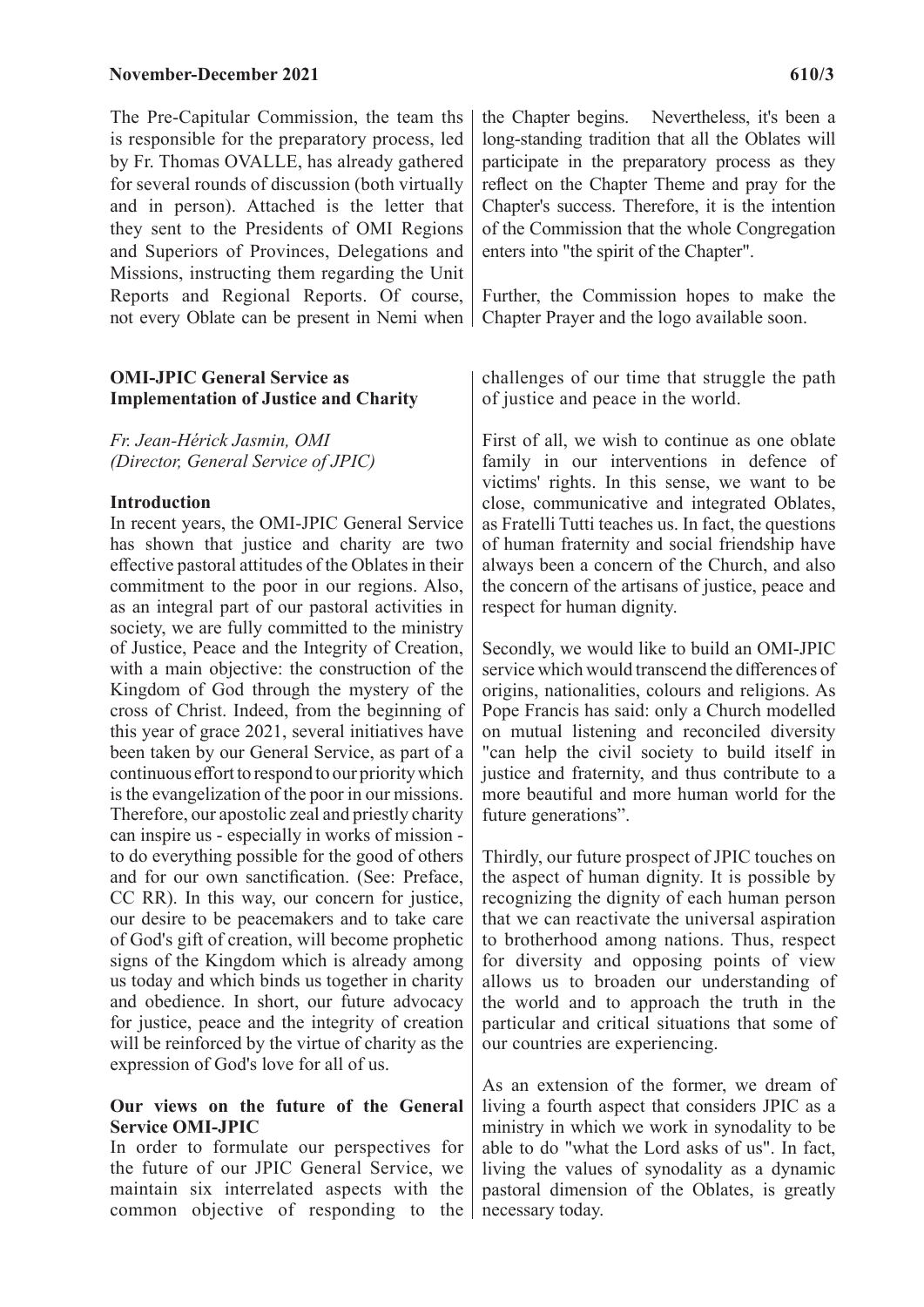In the fifth point, in view of carrying out our activities in synodality, combining listening and dialoguing with prayer and discernment, is fundamental. It also implies how profoundly we must listen and dialogue with other people in particular realities, such as: children in danger, abandoned young people, divided families, Afro-Americans and Indigenous people in their quest for equality and justice.

Finally, we will thus develop skills relating to pastoral planning such as: establishing a safe environment for children, young people and vulnerable adults; the construction of a "safe home" in a Church which inspires respect and confidence for all; the witness of a Religious Life endowed with the virtues and values inspired in the joy of the Gospel.

#### **Some aspects in our program that deserve greater attention**

In addition to the joint reflection carried out by the OMI-JPIC Service and the General Commission for the Mission on Laudato Sí, we briefly highlight some aspects of our program which deserve special attention:

The first one is the campaign to invite all the Oblates of our Regions and Units to join the effort to facilitate a better communication among the animators of JPIC, with the aim of making possible a more fluid, warm and sincere animation.

In addition, we want to animate and strengthen an interpersonal relationship as a value of JPIC and to become an intercultural Service. This implies the development of a "culture of encounter and a spirit of synodality" as a deep call to our religious life; as a "people of God traveling together" as the Pope Francis said.

A third aspect that holds our attention today is the need for a prevention program to protect children in danger, young people and vulnerable adults, and even our Oblates in mission ad extra. Such need means among other things, an awareness raising for the sexual identity in order to acquire an emotional maturity in the logic of a real interpersonal relationships. In short, we are talking about becoming a JPIC service in action for human development and personal freedom.

Finally, we propose to configure a renewing vision as Oblates in relation to ourselves and to the nature. So in terms of the ecology, we want to promote harmonious actions with the nature in all our pastoral grounds and become a "green OMI Congregation" in harmony with the dynamics of the Laudato Sí' action.

#### **Briefly, how can we work together?**

First of all, we can work together from our fidelity to the teachings of Saint Eugene, as brothers of the same Congregation. In this way we can live our consecrated celibacy as a sign of perfect charity (see C.15). Always in fidelity to the Founder's testament, fraternal charity must support our zeal for the salvation of each of our members (see C. 37). By rendering service and joyfully practicing charity among all, subsequently the love of God and the peace of Christ abide in us (cf. Saint Eugene, 1826). In the same manner, our vow of perseverance - from which we publicly bear the witness of our attachment to our religious family and our definitive commitment to his mission - (see C.30), we will empower us to act by all dynamism possible and compatible with the Gospel, in order to reduce among us the causes of oppression and poverty of our peoples (see R 9a).

Similarly, we will be able to work together through the sharing of information on cases of human rights violations and in the training of our members. So that, they are able to face effectively the challenges of our Oblate Units. More particularly, we can walk together in the field of a concrete cooperation with the JPCI General Service, for a major efficiency. Indeed, it will be necessary to update our office in different ways with potentials and instruments that allow us to give better attention to the poor and be closer to them.

Another reason for our need to work and walk together is our dynamic presence at the international groups and institutions such as Vivat and AEFJN. We may continue to show our motivation in this kind of partnership that justified us in our charism in favour the poor. These days, we are resuming our cruising speed in terms of our mission and our constant presence close to the people. But, we need your support and generosity for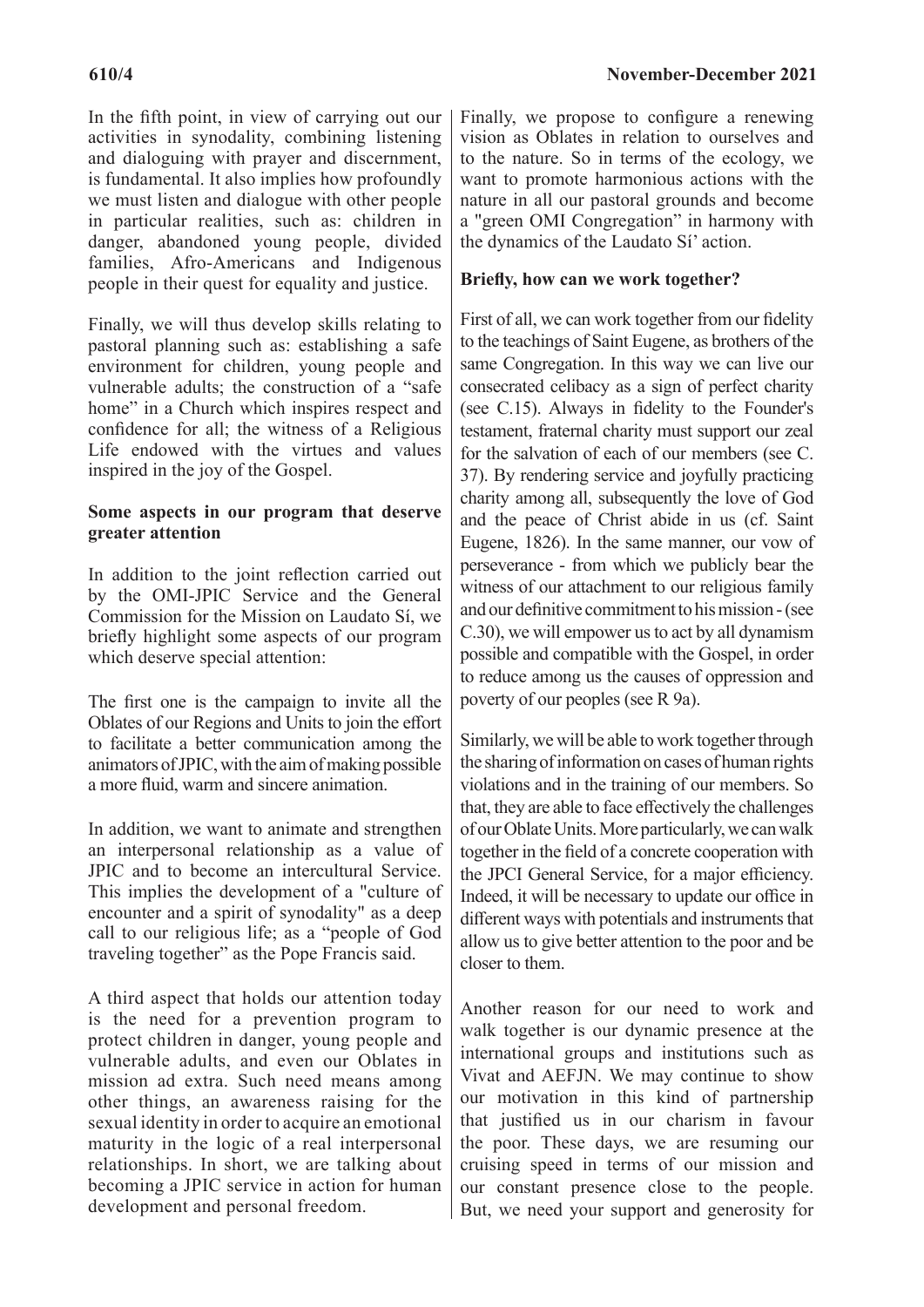better clairvoyance in some of our programs, and in consolidating our commitment to the environment from our institutions, works and pastoral places. On behalf of our discernment, our work together aims at the phase of a direct cooperation and sustained supervision of our specific regions, such as Asia, Africa and Latin America: including Oblate formation within the framework of sensitivity on the importance of the JPIC and environmental protection.

Finally, we can work together in a more generous way to become precisely Companions in Mission. And thus, we will be able to discern on the theme of safeguarding the rights of our peoples and work for the prevention of situations of injustice in our ministries. For this, we want to offer to our trainers and colleagues the opportunity to acquire knowledge and skills to ensure proper support for formandi; to generate a climate of confidence between our employees and future animators, while adopting some practices and policies for safe activities inside and outside our houses.

#### **Conclusion**

Two years ago, the Pope Francis stressed the need for a world community based on the principles of solidarity and mutual assistance. In the same logic, this is a call for conversion which highlights the concern of OMI-JPIC's service for migrants, displaced persons, refugees and victims of human trafficking. Moreover, it is also a call to give an immediate humanitarian response to the globalization of indifference and to the situations of injustice in the world today. As a first step to concretize God's plan in the life of the people, it becomes necessary a fraternal dialogue between all the responsible actors and witness to the values of justice, peace and the defence of human dignity. (see P. Francis, Rome 14/01/2018 and 2/2/2018). In addition, by promoting free and open conversation on the challenges of our time, it would become easier for us to jointly look for solutions to some practices of injustice, for the well-being of all. To conclude, we can work together towards a greater acceptance of the reality of synodality as an accurate missionary process, starting from the witness and the commitment of our religious life.

# **AFRICA-MADAGASCAR**

#### **CAMEROON**

### **Celebration of the Diamond Jubilee of the Oblate presence in Cameroon**

The Province of Cameroon celebrates the 75th anniversary of the Oblate presence in the country this year.

The first Oblate missionaries arrived in Cameroon in 1946. As one would imagine, it was a rather daring step to begin a Catholic mission in such a remote and rural outpost in the country at that time. However, the vision of the missionaries has proven to be providential and the Province has grown considerably over the past seventy-five years. This jubilee year has been an opportunity for the Oblates in the Province to remember the past with gratitude and, above all, to envision the future with enthusiasm.

The celebration opened its doors on Wednesday September 8 with the renewal of vows, the first profession and the perpetual profession of our Oblate brothers from Chad, Nigeria, Cameroon, Senegal, Togo, Madagascar. The event took place at the parish of Saint Pierre de Garoua with more than 3000 people present at the occasion.

The following day, September 9, was another memorable day of celebration at the mission station of Garoua, in North Cameroon. There we made an 'environmental gesture' to commemorate the jubilee. Each novitiate batch, starting with the oldest class, has planted a tree and/or a flower plant in the courtyard. It was a moment of joy because in doing so, we prayed for those who could not continue this path with us and for those who preceded us to the Father's house. The same evening, a religious musical concert took place with about 8 different choirs from the parish, the choir of the Yves Plumey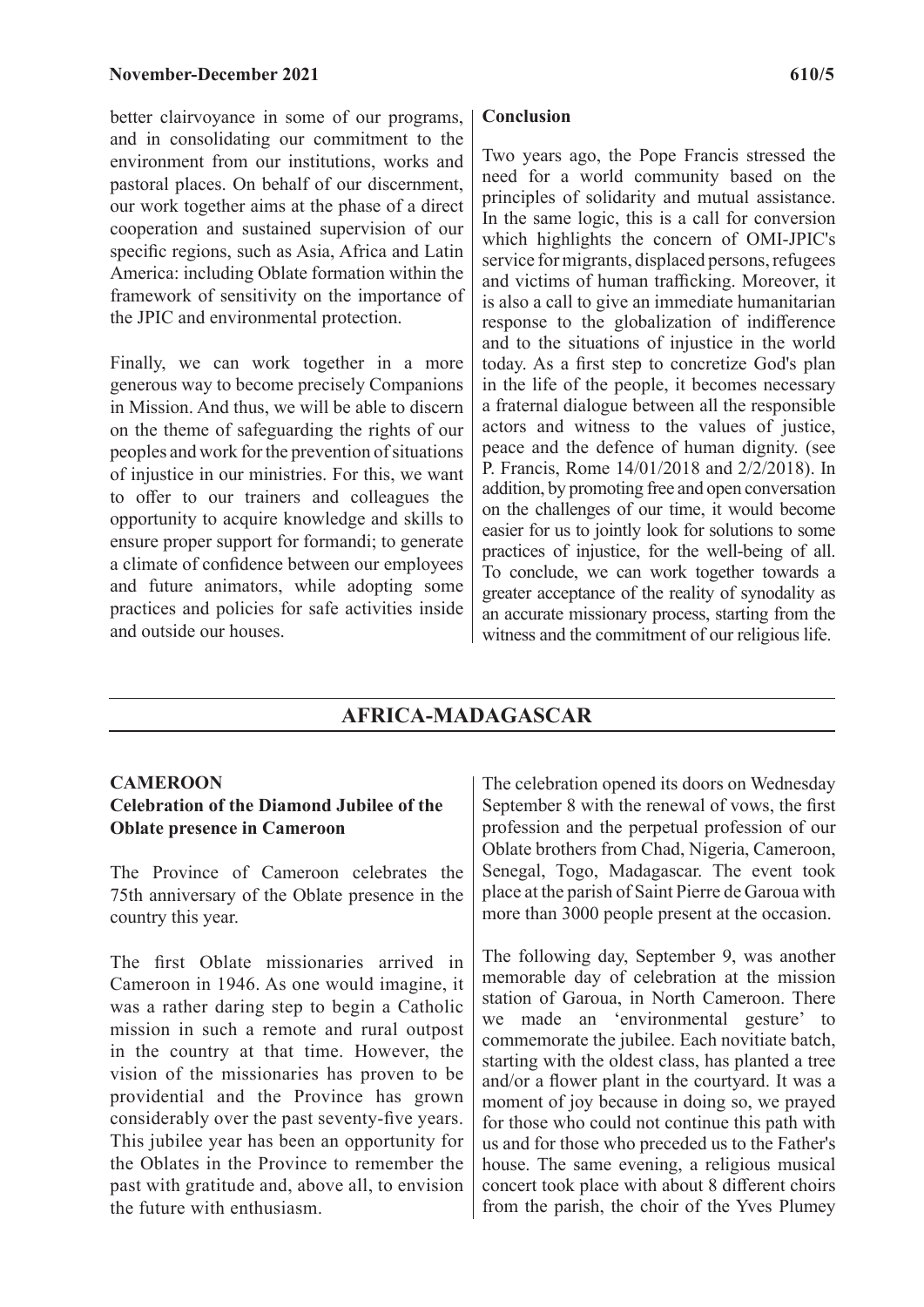#### **610/6 November-December 2021**

Scholasticate and the novices of the Blessed Joseph Gerald Novitiate. The scholastics and the novices presented some of the original songs they had composed for the jubilee year.

The morning of September 10 was reserved for paying homage and for prayer for our deceased brothers who went to Eternal Rest before. All those who were present gathered in the Oblate cemetery located in the Garoua Mission compound to pray.

Later in the evening, we had a conference on the theme "OMI: 75 years later, how to move forward with hope?". The conference was moderated by Fr Edmund HIMBO. The panelists who surrounded him were the Oblates Frs. Ferdinand OWONO NDIH, Christmas DOLALILA and Martin HAPMO. They presented the following themes:

• The historical trajectory of the Oblates during the last 75 years.

• The pedagogy of the Oblates: to make man human, Christian and holy.

• A holistic view of the pastoral and catechetical aspects of the Oblates.

Present at the conference were the Archbishop of Garoua with more than 600 listeners in the parish hall and outside the parish hall.

On Saturday September 11, the celebration began with the planting and blessing of the cross at the esplanade of the Cathedral of Saint Thérèse of the Child Jesus of the Archdiocese of Garoua by the Archbishop Mgr. Ambassa Faustin Ndjodo and the provincial, Fr. Ferdinand OWONO NDIH in the presence of the representative of the Head of the State, the governor of the region, the Oblates and many other well-wishers.

At the end of the blessing of the cross, all gathered in the parish church of Saint Pierre de Garoua for the Holy Mass presided over by the Archbishop and concelebrated by Mgr. Antoine Ntalou, the Archbishop Emeritus of the Archdiocese, Mgr. Barthelemy Yaounda, Bishop of the Diocese of Yagoua, Fr. Gruber VINCENT, Provincial of the Province of France, Fr. Ferdinand OWONO NDIH, Provincial of the Province of Cameroon, Fr. Louis DIEUDHIEU, Superior of the delegation of Senegal and many other Oblate and diocesan priests.

The Holy Eucharist was marked by the priestly ordination of four Oblate deacons and the diaconal ordination of two other Brothers in perpetual vows.

During his homily, the Archbishop reminded the faithful of the importance of celebrating God's favours, so that his Word is made known and his love manifested. Finally, he invited everyone to be servants of the Church since the Church needs each one of us to build the Lord's Kingdom.

Before the end of the Mass, the Provincial of Cameroon thanked the whole Oblate family, including the lay associates and the Oblate youth, for their commitment and dedication. He expressed in a particular way his gratitude to the Head of State for having responded favorably to our invitation and his presence through the Minister of Territorial Administration of Cameroon.

As the Province of Camerom continues with the Jubilee Year, they invite the whole Oblate family to be united with them in prayer as they seek to make all things new in Christ (cf. Revelation 21:5).

# **ASIA-OCEANIA**

### **COLOMBO**

# **The Enrichment Program for the Post-Novices in the Region of Asia Oceania**

The Oblate Scholasticate of Mary Immaculate, Kandy, Sri Lanka, joined the five-day Enrichment Program from 26th October to 29th | the region of Asia-Oceania, viz., Australia,

October 2021, organized by the Asia-Oceania Formation Committee (AOFC) in collaboration with the Oblate School of Theology (OST) via zoom. Our community had the privilege of participating in the program together with the rest of the Oblate Scholastic Brothers in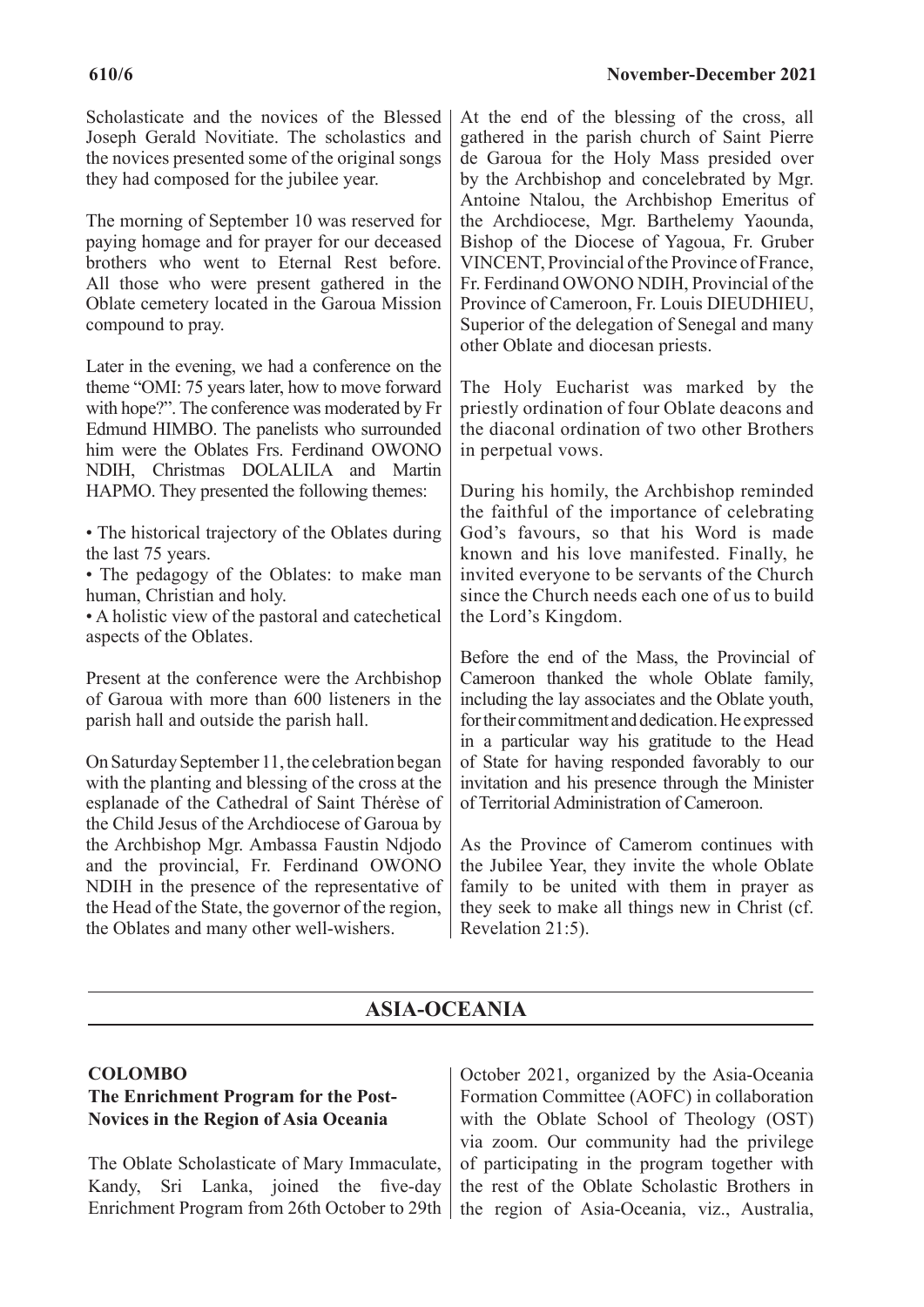Bangladesh, India, Indonesia, Japan, Korea, Pakistan, Philippines, Jaffna-Sri Lanka, and Vietnam. It was indeed a good move for the Oblate Scholastics living in the Asia-Oceania region, although separated by different cultures, languages, provinces, and countries for we all belong to one family of the Oblates of Mary Immaculate. Certainly, this program deepened our understanding of the vision of Our Founder and of the Congregation, Charism, and the Oblate values. The program revolved around the theme: "Internalization of Oblate Values."

During the course of these five days, we were asked to reflect on the few central themes that our Founder, St. Eugene De Mazenod, envisioned such as the love for the Church and Mary Immaculate, recognition of the need for the salvation, zeal for the salvation of souls, the spirit of reparation, the striving for perfection etc. We were also able to explore the topics related to the Oblate world and in fact the Charism and the Mazenodian Spirituality.

We offer our deepest sentiments of gratitude to the OST team who were the resource persons in conducting the program. Needless to say, that this program was very much enriching and motivating us, the young Oblates, to be wellprepared here and now for the mission awaiting. It truly gave us a glimpse and helped us to broadened our horizons of mission and Oblate way of religious life that our Holy Founder envisaged. St. Eugene was recognised by Pope Paul VI as "a man who was passionately in love with Jesus Christ and unconditionally committed to the Church." We, his sons too are invited to commit ourselves fully for the greater good of the Church through the Congregation in serving the poor and the most abandoned.

Our charism is a gratuitous gift of the Holy Spirit. Therefore, being in the Holy Grounds we are dealing with the things of God and not of the things of men as rightly said by Fr. Frank Santucci, OMI in his presentation on the Oblate Charism. Fr. David Munoz, OMI rejuvenated the Mazenodian Spirituality with its implications. He said that as St. Eugene was burning with love for Jesus and the Church, he was deeply disturbed on seeing the condition of the poor and the most abandoned and committed himself by his entire life for this cause. Further, Fr. Bonga Majola, OMI in his talk on Internalization of Oblate Values said that we are born for the mission and we exist for the mission for we are invited by Christ Himself to follow and to share in His mission. He went onto say that we should own and live the book of Constitutions and Rules as it is integral to the Oblate values. The importance of Apostolic community was emphasized by Fr. Thomas Klosterkamp, OMI while making ourselves aware how to live actually the Oblate values in a more practical way today. He also said that we are still learners yet we are missionaries and our mission in formation is clearly defined. Thus, he reiterated on the personal relationship with Christ, if not one lacks a solid foundation. It is really amazing the manner that Fr. Cleber Lopes, OMI integrated all what we learnt in a holistic way. For him an apostolic man has a sacred history to share and he should celebrate forgiveness, the mercy of God, with others for one's brother or sister is not divine but a person with human frailties. All these talks were interconnected and complementary to one another and much inspiring.

We also had the opportunity to discuss in small groups certain questions pertaining to the theme in order to have a better understanding of the inputs shared; these were held in zoom breakout rooms. Fr. Julito Dela Cruz, OMI initiated and helped us in this regard. It is really a cherishing moment to share our life with the Oblate Scholastics right round the Asia-Oceania region and to create solidarity with them by way of exchanging news regarding the spirit of formation prevalent in different houses of formation apart from the questions given for discussion. This helped us, the future oblates, to have a close link with one another and to have a broader picture of the region as well.

All in all, we realized that the primary concern of the Congregation is to evangelize the poor. The Cross of Jesus Christ is central to our mission. We need to see the world through the eyes of the Crucified Saviour which He redeemed with His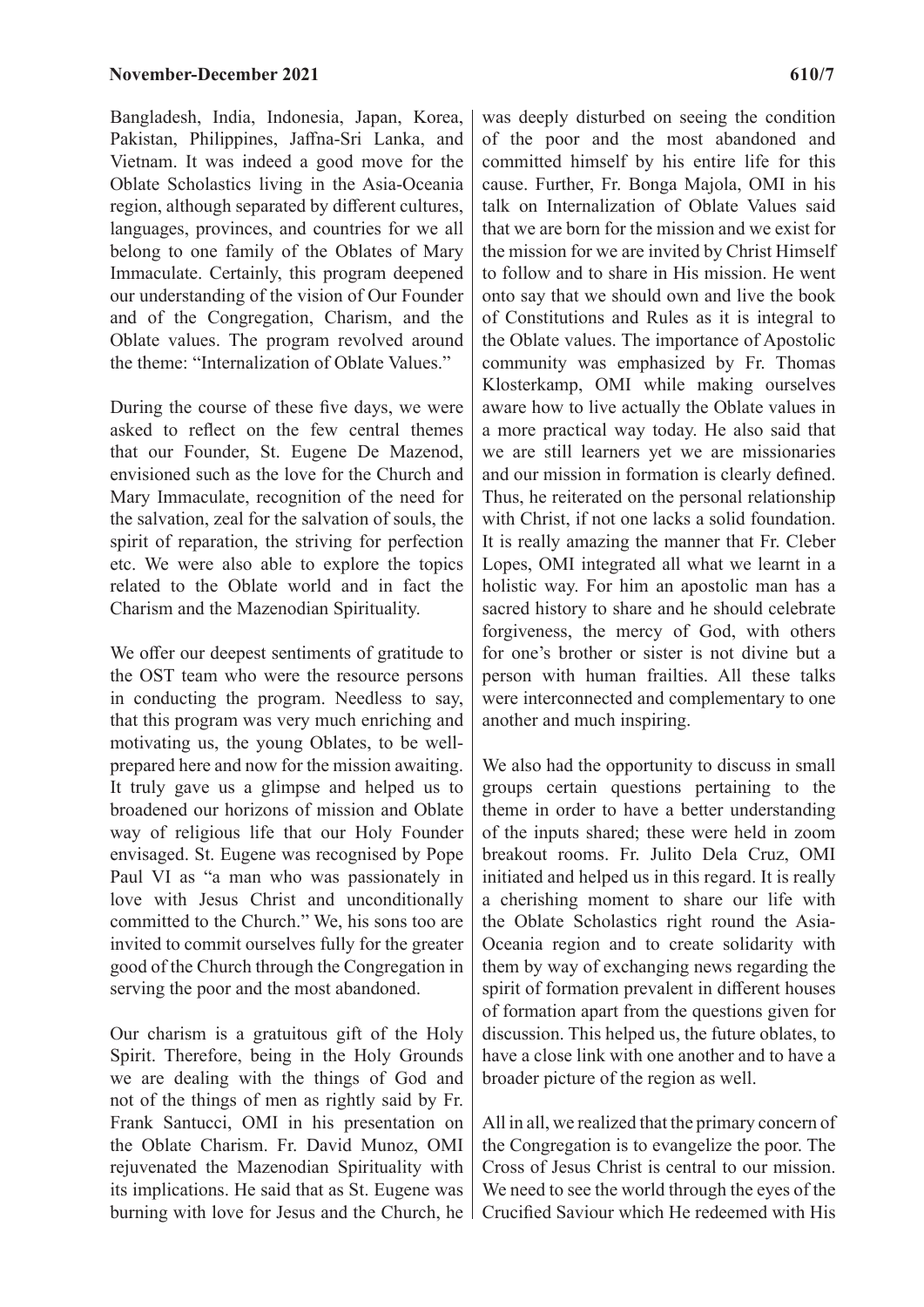blood. We are indeed merited to hear the words of Jesus, "The spirit of God is upon me, because he has anointed me to bring good news to the poor…" (Lk 4, 18). This missionary oblation and mandate should touch us personally as Oblates. A pivotal insight of Pope Francis is that, we are all missionary disciples and agents of evangelization. We therefore become, by our response, co-workers with Christ the Saviour

### **COLOMBO**

#### **Revisiting the vision of Fr. Michael Rodrigo**

#### *Fr. Jude Shalinda, OMI*

"Suba-seth-gedara" (House of well wishes) is an Oblate House that is situated in Buttala, a small town in southern Sri Lanka. The Founding Father of the mission was late Fr. Michael Rodrigo OMI. His primary objectives in living among the rural Buddhists in Buttala were to work for social justice and to be initiate a true inter-religious dialogue with them - a dialogue of life. Eventually he became a threat to the powerful of the area and he was brutally assassinated on November 10, 1987. The message and mission Fr. Michael left behind was liberation of humankind from all kinds of suppression and/or servitude.

At present, there are three Oblate priests residing at Suba Seth Gedara where the community continues to take forward the mission of Fr. Michael from where he left behind. The three Oblates: Frs. Marius Fernando, Savindhu Dinusha and Shalinda Jude took time to revisit the mission strategies, that had been utilized for the past years 34 after the death of Fr. Mike. We took time to discern together what our mission priorities should be.

We realized that lack of education, both formal and vocational, aimed at self-help development was the principle cause for poverty, bondage and discrimination. Therefore, we decided to focus our attention mainly to uplift the level of education of the children of the area.

Pre-School: This pre-school was started (built) during the life time of Fr. Michael to lay a sound foundation for the education of the village children as an initial stage of education. Two teachers are running the school on daily basis.

and we imitate his example. Thus, mission belongs to Christ and we are his co-operators.

This program was really an enriching treasure, and I am sure that we can start our life with a renewed mind-set. To conclude, I wish to quote from the Dictionary of Oblate Values: "Oblate life is not a system but persons who strive to respond to the call of Jesus Christ within the Church."

"La-Kri-Vi" Children's Association: The vision and mission of La-Kri-Vi to serve as accompanists to children on their way for a new world. Children were seen as the best protagonists for building a new Sri Lanka where the diversity of cultures, religions and languages would bring all communities to unite in forgiveness for the past and craft a harmonious future for generations to come.

English classes: Recognizing the importance of English, a need of the children, we have started to offer English classes to the students from age 8 onwards. There are about 70 children. The English classes are being conducted by two Oblates.

Computer Lab: As a part of the Education programme, we have also begun a computer lab. Even though we live in a digital world, most of children in the vicinity do not have the access not only to internet facilities but also to a computer. We recognized them as part of the "new poor" and equipped the lab with 10 computers with accessories and a daylight projector. This computer lab will facilitate the language classes (coaching) as well as the Information Technology classes.

Library: Establishing a good library for the children was another major project. At present we have a small library but our target is to provide a substantially well-equipped library and help children create the habit of reading and researching. Recently we also started a "mobile library" – a van that carries books around the village for the children to come and read or borrow books. It was a need of the time as the country was in lockdown due to Covid-19.

Aesthetic classes: These classes, initiated to develop their inborn talents for fine arts, provide them opportunities to learn (theory and practice)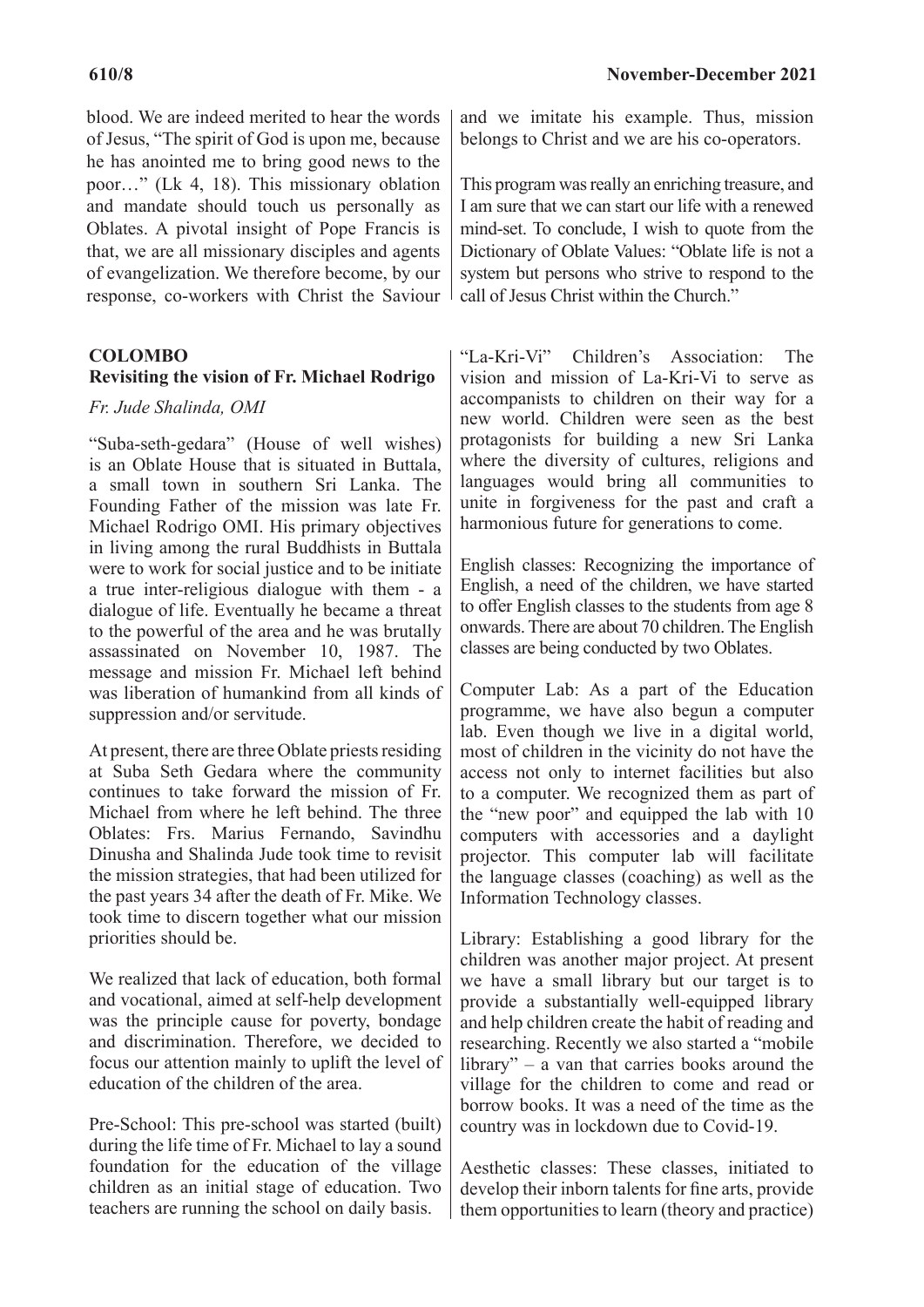#### **November-December 2021** 610/9

Music, Dance, Art. We hope this endeavor will broaden the minds of the children and help them become better human beings.

Scholarships: We came across many bright students who are struggling to have their basic school necessities and unable to participate in tuition classes due to the state of poverty in their families. Therefore, we have chosen very deserving 10 such children basing on their academic performances to provide financial assistance in order to continue their education uninterruptedly.

Other projects to enhance the living conditions Sewing machines project: We bought 10 sewing machines and started training 10 village girls with the help of a professional teacher for an income generating project. Our aim is to produce clothes (T shirts, for the moment) to be sold at the open market. The profit we share with the girls and some of its income will be directed to the Suba-Seth-Gedara mission fund.

Project to create job opportunities: There are many women - among them widows and single mothers - who are unable to find a job due to the lack of job opportunities and inability to travel far from home. Therefore, the mission has organized a project to create some job opportunities to support them. We provide sewing machines for skilled women to work at home and earn their living. Our aim is to provide 10 machines according to funds available. So far we have been able to get them for two families.

#### **INDONESIA**

#### **The Enrichment Program For Post Novices In The Region Of Asia Oceania: Internalization of Oblate Values"**

#### *Br. Johanes Maria Vianney, OMI*

Monday October 4th to Friday 8th October 2021, the Wisma de Mazenod Scholasticate Community joined a five-day Enrichment Program which was organized by the AOFC (Asia Oceania Formation's Committee) in collaboration with the OST (Oblate School of Theology) using zoom application. This online activity started at 18.00 and ends at 20.00 (Indonesia Local Time), maybe too early for San Antonio 06.00 am, maybe also too late for Australia 22.00 pm. This Enrichment Program was attended by Poultry farm: The Mission Centre will provide initial funds for 30 families to start poultry farms. We provide 30 layer hens per family and after a year each family should provide 30 layer hens to the mission Centre. These will be given to another deserving family. Likewise, the process continues as an ongoing project.

In all our projects so far, we have worked out a strategy that those who are benefiting one way or the other, to contribute (financially or volunteer service) as their share or contribution. We want them to realize that our Centre is not a place that merely doles out money. Acts of mercy becomes a "grace" when there is participation by the beneficiaries – peoples' participation! We need to offer our services in such a way that "the poor may be brought to full consciousness of their dignity as human beings and sons and daughters of God" (OMI Constitution. 8).

Our mission at Suba-Seth-Gedara is not primarily to do work of an NGO in view of village development. We are Oblates. As St. Eugene de Mazenod saw it, in order to be genuine Oblates two realities become urgently and necessarily inseparable and indispensable, namely religious life and apostolic commitment. We take this opportunity to thank our very generous anonymous donors for their contribution in our projects.

all OMI Brothers who were at the Post-Novice level throughout the Asia-Oceania region, from Indonesia, the Philippines, Japan, Korea, Australia, Bangladesh, Pakistan, India, Colombo, and Jaffna. This enrichment program provided a deeper understanding of the Founding Father's charism and oblate values. On this Enrichment Program, the participants reflected a theme: "Internalization of Oblate Values".

For five days, the participants were invited to explore topics related to the world of the Oblates and of course the charism of the Founding Father, Saint Eugene de Mazenod. Participants were also invited to present the Scholasticate in each area where they live. The dynamics of the short meeting lasted only about two hours, but could be managed into activities that enriched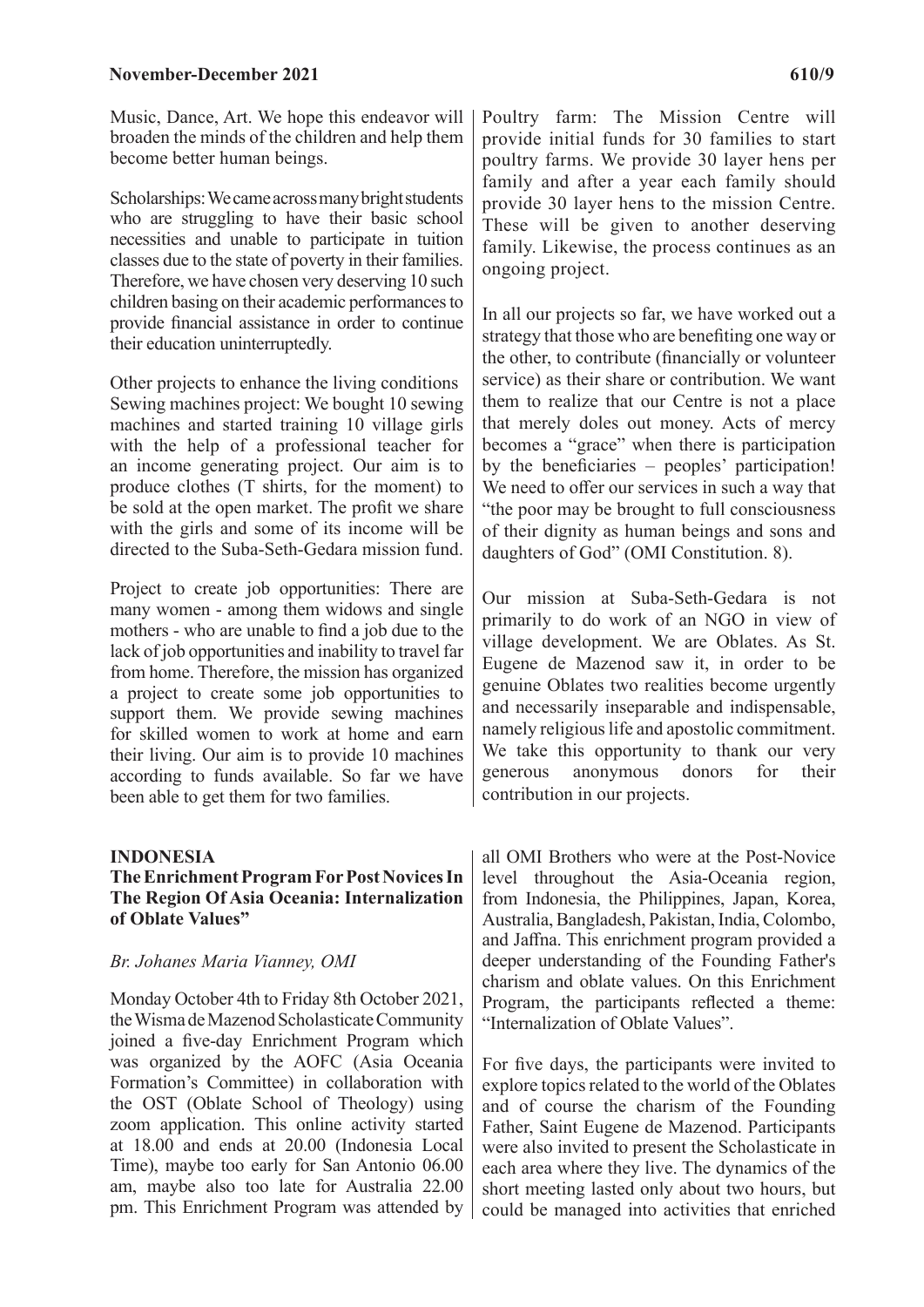the formandi. The OST team who are indeed competent in presenting topics helped all participants to understand clearly the meaning of the Oblate Values, the way to internalize the values and to actualize those into daily life.

What also very enrich the participants was a sharing group for 45 minutes which is held in a breaking room zoom whose aim is to deepen further the material that has been conveyed through personal and community experiences. From this short meeting, the participants were invited to communicate each other and get to know each other acknowledging that they came from different units. By sharing, of course, the participants were invited to understand and explore the Oblate values which are sometimes forgotten. Even Father Bonga who lives in the community of Aix en Provence France said that the basic strength of Oblate values comes from the Founding Father and also through spiritual worship in the community and most importantly the book of Constitution and Rules of our Congregation which should not be forgotten because it is a part of the Oblate values.

The Enrichment activity also invited the participants to think broadly about the world of missions and religious life. Even though

#### **INDONESIA**

### **Worldwide Vision of the Oblate Mission: An Encounter in the Borderless World**

*Triennium 40th Anniversary of Wisma de Mazenod Oblate Scholasticate, Province of Indonesia*

#### Sch. Henrikus Prasojo, OMI

Celebrating the 40th anniversary of Wisma De Mazenod, the Oblate Scholasticate of the Province of Indonesia, has been doing a Triennium Program since the year 2019 with so many activities. We divided the Triennium celebration into three parts which has its own theme for each year. In the first year (2019- 2020), we deepened on the theme "Make them human"; the second year (2020-2021) "Make Them Christian"; and now the third year of the Triennium (2021-2022) "Make Them Saints" as a theme to be elaborated.

being a missionary is not easy, from the time of formation, Oblates have being trained to be ready to become missionaries, even if it's just learning. Learning is also part of the mission as said by Fr. Thomas Klosterkamp OMI in his presentation about actualizing Oblate values into practice. All of the presentation given by Oblate Fathers Frank SANTUCCI, David MUÑOZ, Thomas KLOSTERKAMP, Cleber LOPEZ, and Julito DELA CRUZ were interconnected and complimentary to each other. Those all really support our calling to serve the poor and most abandoned.

Finally, the participants were reminded again that all the process of this vocation journey comes from the Lord Jesus who has chosen us to be His disciples by being ready to become a missionary who is happy and full of joy proclaiming the Good News to poor people around the world with all their difficulties and challenges that come with it. We young Oblates are happy with our choice as religious missionary, and so grateful for everything we have a beautiful gift of the Oblate Charism. Oblate Charism is not something frozen in texts, but keep alive and dynamic in in the hearts of every Oblate whatever the changing context of world is.

To celebrate this very solemn celebration, we organized some Oblate studies and prayers concerning the Oblate Charism as our main subject. We are reflecting that the call "To be Saints" according to the Oblate Charism is to go out from our orientation to reach out to others. Sanctity in the Oblate life is something dynamic, alive, not static, which is expressed through our service to others specially to evangelize the poor and the most abandoned. Beside deepening the Oblate Charism in the community through Oblate studies and prayers, we took the initiative to conduct virtual meetings with Oblates from other countries. These virtual meetings are provided by the scholasticate community using Zoom Application, and attended by other OMI Formation Houses here, namely: Blessed Joseph Cebula Prenovitiate Community and Blessed Joseph Gerard Novitiate Community.

The first meeting conducted by our Triennium Committee was on Saturday, October 2nd,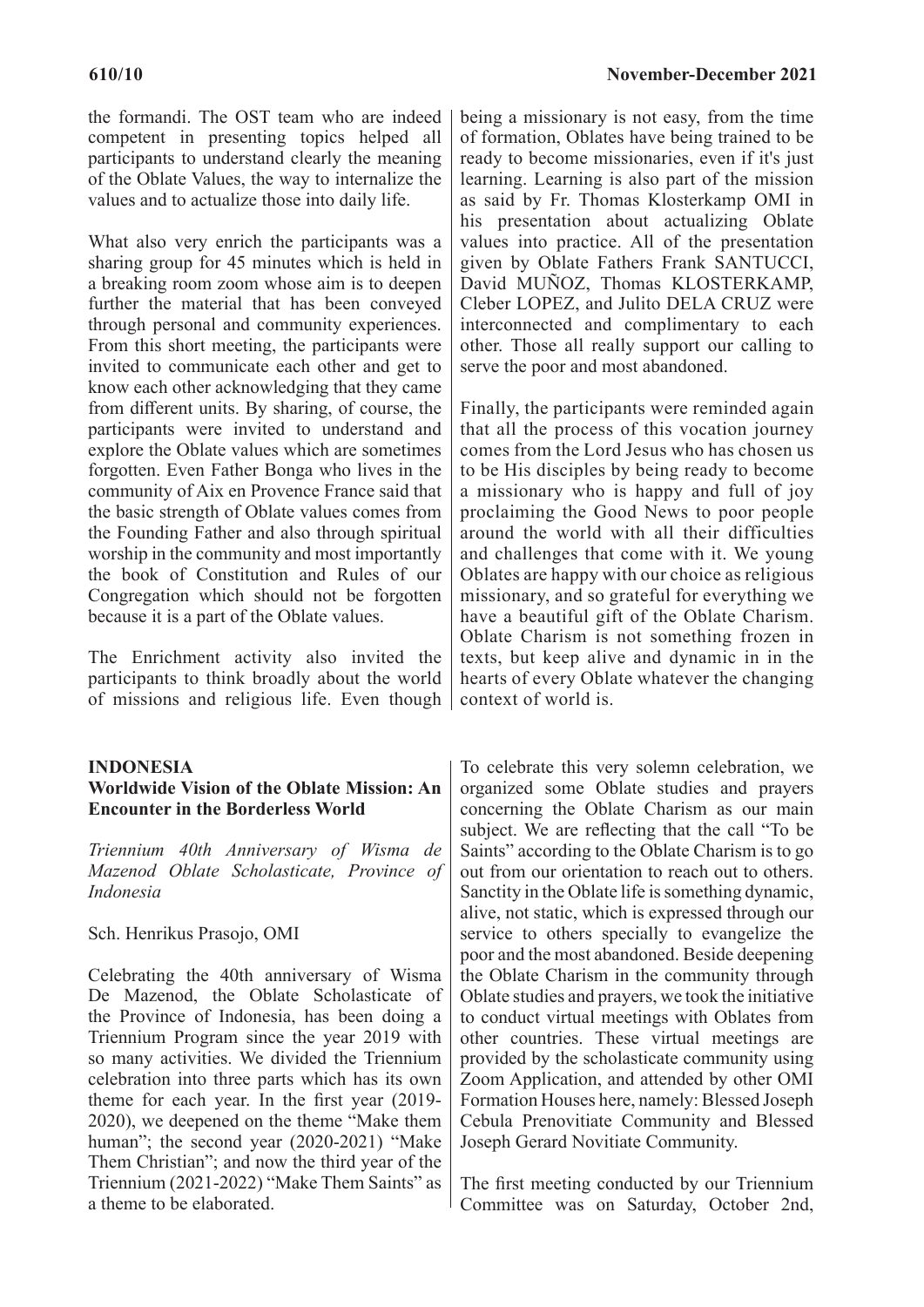2021. We had two great resource persons who shared their materials with us. They were Fr. Peter Stoll OMI (the General Counselor for Asia-Oceania Region) and Fr. Christian Fini OMI (the Provincial of Australia). Both shared with all participants about some actual issues which happen in their ministry as Oblates.

The Horizon of Oblate Mission in Asia-Oceania The first one who shared with us about his ministry was Fr. Peter Stoll OMI. He told us his story about the general situation in our congregation. He shared about the whole situation of the congregation, the recent data of Oblate units and personnel, and also some facts which we could face around the world.

He began his presentation with a very beautiful wise word. "Life isn't about waiting for the storm to pass. It is about learning to dance in the rain." Through these poetic words, Fr. Peter asked us to be able to anticipate any kind of unpredictable situation. We shouldn't just wait for the storm to pass; we have to work and do something just like dancing in the rain. He also shared about the kind of sessions in the general administration and its purpose.

After several minutes of presentation, the host gave the chance for the participants to give some feedback and also questions to find out more information. Some asked about the general administration policy during the covid-19 and the new missions. Some asked informative questions about data of some units, the community activities during the pandemic and also about the hope of Pope Francis to the Oblates. Brother Johanes Vianney OMI asked the most important things to do: how does Fr. Peter integrate his life between so many busy commitments, community life as well as spiritual life.

In the end of the meeting, Fr Peter highlighted some issues as advice for all the participants. He said that, "There is no easy mission, but each of us has to be able to rise up again. Don't give up but be prepared for challenging situations." Also, he gave us advice to have a strong missionary horizon and be available to be sent for a mission to other countries. In the context of multiculturalism and interculturality, we have to foster collaboration and sharing between Oblate units.

The second session began at 17.00 local time  $(GMT +7)$ , a presentation about the Oblate mission in Australia by Fr. Christian Fini. He said that the Australian mission is a very difficult mission in this modern world. The secularism in the society, mistrust of religious institutions, and the very far distance between communities, the aging of the province and the smal number of Oblates, also the Covid-19 pandemic are some main issues faced by the Oblate Mission in the Australian Province.

Despite the difficulties they have, Fr. Fini with the Oblates in Australia try to reach the most abandoned with their new faces of the poor. They serve in education sectors through some colleges (IONA College, Mazenod College). They accompany the vulnerable children and adults. With the Rosies mission they help the people to face the pandemic. They are grateful to have help from Oblates from other provinces and also have a supportive and collaborative lay association network.

In the open-question session, some of the participants asked Fr. Fini about many things. Beginning with the possibilities and requirements to do a mission in Australia and about some efforts to maintain the lay and youth associations in Australia. To answer the participant questions, Father Fini shared with us their ecclesiology ideas on how to do their mission. He highlighted that the main aim of the Oblates in Australia is to build up the "Church", not the building. They try to enrich and engage the people through social media and other appropriate activities. He spoke about cyber theology, the opportunity and positive approach during the pandemic Covid-19. Also, Fr. Fini shared about their ministry to engage and develop people by sharing the Oblate Charism. They have organised some simple Oblate courses and prayers.

At the end of his session, Father Fini explained his hope that there will be some brothers taking the doctorate study, and become lecturers in Australia. Also, he opens the opportunity to any Oblates to join in the mission. If there are some Oblates who come to Australia, he could then send Oblates from the Australia Province to have a mission in other countries, because they too dream to be a missionary. The most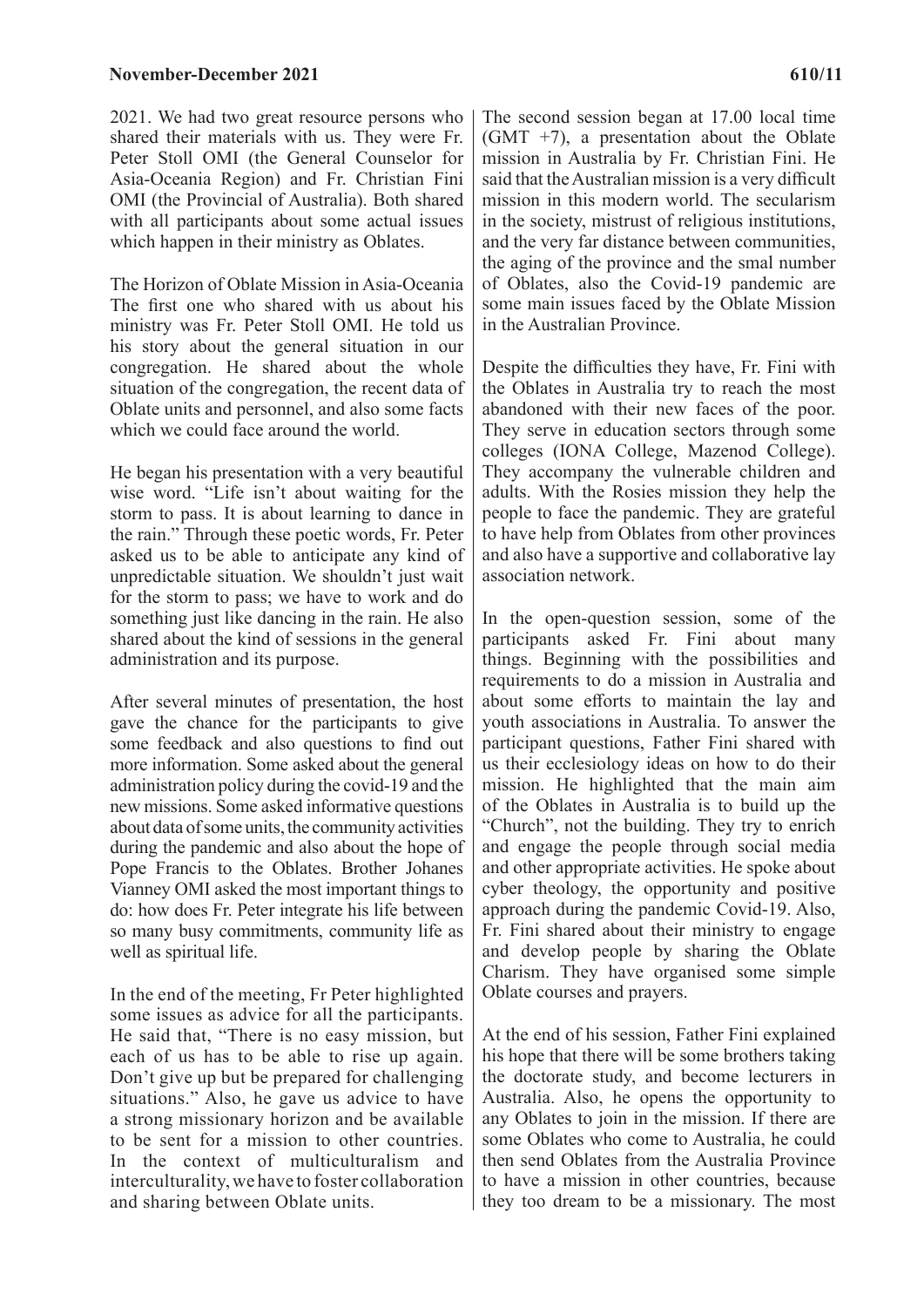important things that he mentioned in this meeting is the importance to pray for vocation and to foster vocations among the youth.

What a wonderful session to have an encounter with the Oblates in another country even if it's only through a digital platform. These sessions have been encouraging the participants with a missionary zeal especially for all the formands who are preparing themselves to become true Oblates according to the example of Saint Eugene. Enthused by a very rich encounter with Fr. Peter and Fr. Fini, the participants long and wait for the next agendas which has already been organized by the Triennium Steering Committee next month. These monthly events will be conducted by other Oblates from other provinces, delegations and missions. There are some Oblates who have already accepted our invitation to share their mission in this borderless world through digital platforms. They are Fr. Slamowir Kalisz from China Delegation, Fr. Samuel Simsang from South-Korea Delegation, Fr. Bradly Rozairo from Japan Delegation and Father Bede from Mexico. Hopefully, this virtual encounter could open the missionary horizon of the Indonesia Formands and make us more available to be sent to the ends of the earth, to gratefully respond to the most precious call to be an Oblate, and witnessing to Christ in this modern world.

# **EUROPE**

#### **MEDITERRANEAN PROVINCE "Go into the world with your heart immersed in God"**

### *By Paolo Ondarza Originally published on Vaticanmews.va*

The Pope receives thirty Oblate Missionary Cooperators of the Immaculate in the Vatican on the occasion of a double anniversary: the 70th anniversary of the birth of their Institute and the 20th anniversary of its pontifical approval.

Meeting with Oblate Missionary Cooperators of the Immaculate (COMI) on Saturday morning, Pope Francis encouraged them in a symbolic way to become like yeast: small, hidden, but full of faith, and "the larger the dough to be leavened, the richer the quality of the leaven must be".

He noted how being consecrated as a member of a secular institute "means living the spirit of the Incarnation in the time and place in which God has placed us."

### **Like Jesus, being present among all**

"It does not mean taking refuge in a middle ground," the Pope added, "but fully sharing, like Jesus, the condition of ordinary people, the daily work routine, home life, neighborhood relationships, and so on, all animated by the light of faith, the warmth of charity, the horizon of hope."

## **Witnessing with courage in society**

The call of the Missionary Oblates is to sanctify secular activities as a way to unite everything in Christ, to live among and work with others in union with God in order to sanctify their work and actions.

Pope Francis pointed them toward the hidden life of Jesus as an example to follow, whose ordinary actions had a divine value, even when carried out in hiddenness.

Inviting them to live their outreach in secular realms with courage, he noted, "the prophecy of secular consecration is incompatible with fear of dangerous places and situations. On the contrary, it is precisely these situations that are conducive to such consecration, there where people suffer exclusion, marginalization, or are harmed in their dignity."

### **Saints in the name of God**

The founder of the Oblates of Mary Immaculate (OMI), Saint Eugène de Mazenod, exhorted them to be saints in the name of God. Pope Francis underscored three aspects to live out this calling.

#### **Prayer like oxygen**

The Pope recommended first to be ready, living fully in the present, shunning applause and success, completely given to God and in relationship with Him, saying "prayer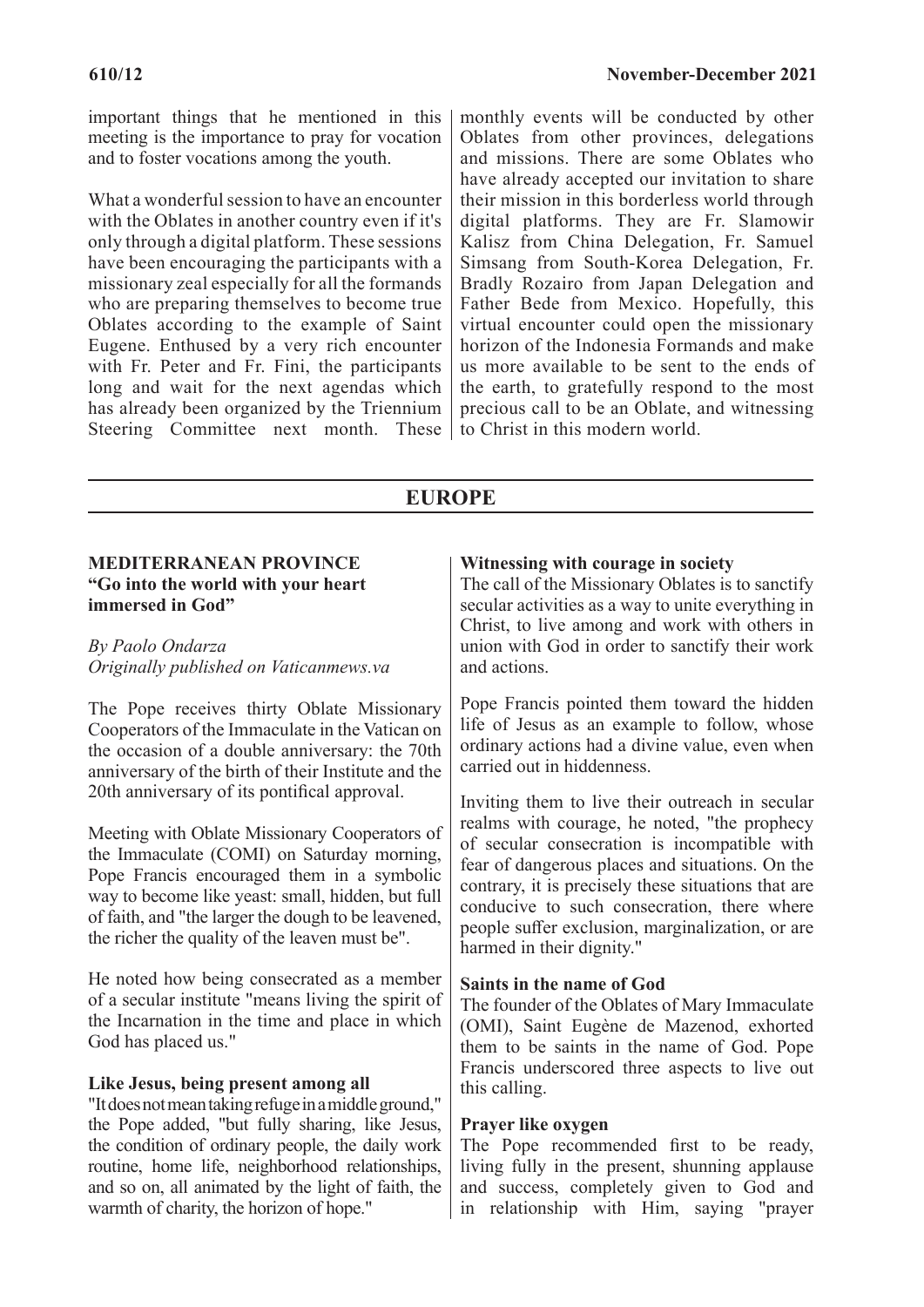#### **November-December 2021** 610/13

oxygenates life: just as one cannot live without breathing, so one cannot be a Christian, much less a consecrated person, without praying."

#### **Give of yourself totally**

Second, he noted that being an Oblate means giving of oneself totally to God without reserve as Jesus did by "dying on the cross," showing us that "life is love that asks for love."

#### **MEDITERRANEAN PROVINCE "On the steps of St Eugene in Palermo"**

Fr. Maurizio Vella OMI and Vincenzo David S. Eugene de Mazenod, Founder of the Missionary Oblates of Mary Immaculate, in his exile in Italy, was in Palermo (the capital of the Italian island of Sicily) for almost 4 years, from 6 January 1799 to 11 October 1802.

Since 2014, on the initiative of Vincenzo David, with the collaboration of Ileana Chinnici COMI and other lay people who share the Oblate charism, the tour "On the steps of St. Eugene in Palermo" began with the aim of making people visit the places frequented by Eugene more than 200 years ago.

Consequently, the idea for this video was born, first in the mind of Fr. Maurizio Vella OMI and then the lay Oblate associate Vincenzo David, who does not pretend to be exhaustive about the experience of the young Eugene: he only wishes

#### **UKRAINE Oblates begin ministry in the Lutsk diocese**

At the invitation of Bishop Vitaly Skomarovsky, the ordinary of the Lutsk diocese, the Missionary Oblates of Mary Immaculate began their ministry in three parishes of this diocese, namely: the parish of St. Teresa of the Child Jesus in Rokytno, St. Thomas in Tomashgorod and St. Barbara in Klesov. Until the takeover, these parishes had been under the care of the priests from the Congregation of the Pallotines.

As noted by Fr. Pavlo Vyshkovskyi OMI, Superior of the Delegation, "This decision was not easy for us, because in view of the fact that today the Church in Europe and Ukraine is experiencing

He admitted that this road is not comfortable or easy, "but it is the road of peace and joy."

#### **Trust in God as exemplified by Mary**

Finally, the third aspect he underlined is to have the same trust in God that the Blessed Mother had, imitating her in listening to and accepting God's will, "so that his Word might take flesh in us as well."

to recall his presence by making visible some of the places he frequented, offering glimpses of a city to be discovered. For a more direct experience, participation in the "Tour of St Eugene in Palermo", which takes place directly in the city, is recommended.

The video was published on YouTube on 11 October 2021, the day Eugene left Palermo in 1802 to return to Aix. In reality, he never left the city entirely: his presence still continues in some way today.

The language of the short documentary film, which lasts for 36 minutes, is Italian. However, the work is underway to dub it into English, French and Spanish as well.

Of course, the video does not claim to be professionally perfect but it will certainly help us look deep into the life of the Founder who was living in exile. Enjoy watching it: S. Eugene is waiting for you in Palermo!

a lack of clergy and consecrated persons, and we ourselves find it increasingly difficult to find priests and brothers to ensure the functioning of 11 Oblate houses on the territory of our Delegation. But taking into account the numerous invitations of Bishop Vitaly Skomarovsky as well as his predecessor and taking into account the Lutsk diocese is not far from the place where the Servant of God Fr. Ludwik Wrodarczyk OMI served the faithful, we decided to set up our first house at the territory of the Lutsk diocese. We were able to respond to this invitation only on the grounds of the closure of one of our houses. This kind of decision is always difficult and it required profound recognition, as well deep reflection and discussions. During our Delegation Council as well as at the Oblates general meeting, we were thoroughly reflecting whether it was God's will."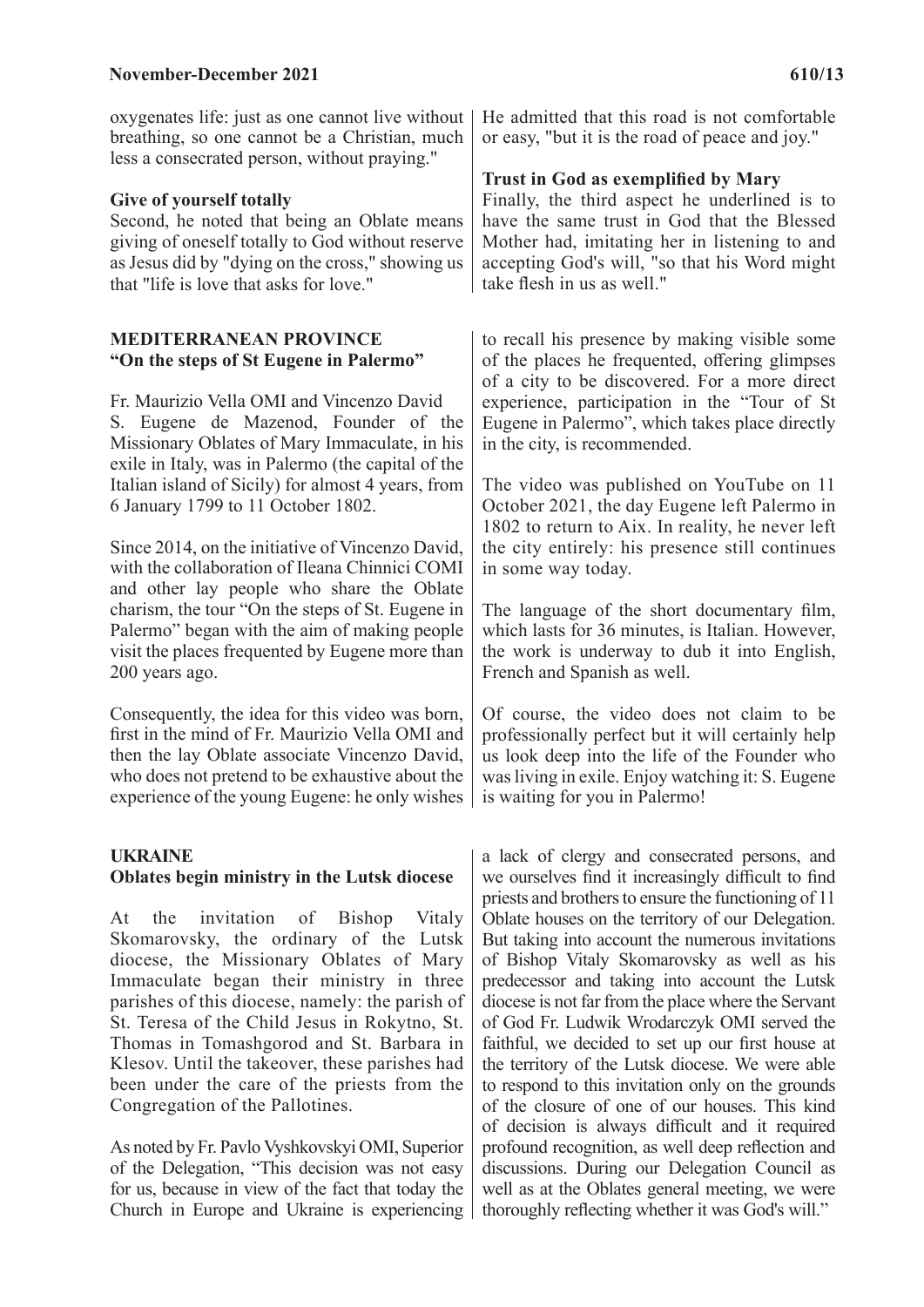We perceive the invitation to the Lutsk diocese as an urgent need of the Church, the duty of a positive response comes out of our vocation. After all, the charism of the Missionary Oblates is to respond to the needs of the local Church and to go out with the Good News to the abandoned and the poor.

Despite the less number of brothers and priests belonging to the Delegation, we wish to continue the work initiated by our brother, the Servant of God Fr. Ludwik Wrodarczyk OMI, and to serve the cause of reconciliation and spreading of the Kingdom of God in this long-suffering land. In one of the letters to his family Fr. Ludwik wrote: "Martyrs are the seeds of Christianity,

## **POLAND A new Oblate Cause for Beatification**

Recently, Archbishop Stanisław Gądecki, the Archbishop of Poznań, Poland, has officially accepted the request of the Provincial of Poland, Father Paweł Zając OMI, to open a new Cause of Beatification and Canonization: that of the Oblate Scholastic Alfons Mańka (1917-1941) . The archbishop also set as the day and date of the first session of the Ecclesiastical Tribunal of the Archdiocese of Poznań: next November 27 in the Oblate parish church of Christ the King in the territory of the Provincial House of the Oblates in Poznań ( in Ostatnia street, 14). Thus, the Congregation and the Church have a new Servant of God: the scholastic Alfons Mańka. Thus, he became the fourth Polish Oblate in the process of beatification and canonization (after Venerable Antoni Kowalczyk and Blessed José Cebula andthe Servo of God Ludwik Wrodarczyk a). In fact, during the process of beatification of Father José Cebula it was already considered to include the scholastic Mańka in the same Cause. However, with the need to make a quick decision, in the end it was decided to leave Father Cebula as the sole representative of the Oblates in that great common Cause of the 108 Polish martyrs during the Second World War who were beatified in 1999.

therefore, where at the beginning of the mission the missionary suffers martyrdom, there, later, the seeds of God's Word bear the most abundant fruit." We believe that these words will relate to our mission in the Volyn land.

As of the 29th of August, 2021 Fr. Pawel Tomys OMІ, the superior of the community as well as the parish superior at Rokytny, Tomashgorod and Klesov, and Fr. Romuald Opelka ОМІ, the treasurer of the house and the parish vicar of the above mentioned parishes began their ministry there. Delegation Superior, Fr. Pavlo Vyshkovskyi OMI officially announced the launch of the new community of the Congregation by decree and introduced Fr. Pawel Thomys OMI as its superior. On the next day, the Missionary Oblates visited the places where Fr. Ludwik Wrodarczyk OMI had served and eventually experienced a martyr's death.

The great interest and devotion to him maintained in the parish of his native town and the documents preserved by the Alfons family, including a spiritual diary of the Servant of God during his novitiate, have made many people feel attracted to Alfons Mańka in recent years. After some steps, finally the Provincial of Poland asked the Superior General for permission to officially request the Church to initiate the Cause of Beatification and Canonization of Mańka. After hearing the opinion of the Postulator, Father Louis Lougen granted the permission on June 12, 2019. Since then, work has been done to receive the necessary permits from the Church not only to open the Cause, but also to do so, not in Austria, where Alfons died, and where therefore, it would have been appropriate to do the diocesan trial, but in Poznań since a large part of the documents and the main witnesses are in Poland.

Thanks to the enormous work of the Vice-Postulator for this Cause, Father Lucjan Osiecki OMI, and his collaborators, in a few days we will have the first session of the court in which the different officials who will intervene during the Process will take the oaths that canon law requires. to be able to act on behalf of the Church in this investigation.

Scholastic Alfons Mańka died on January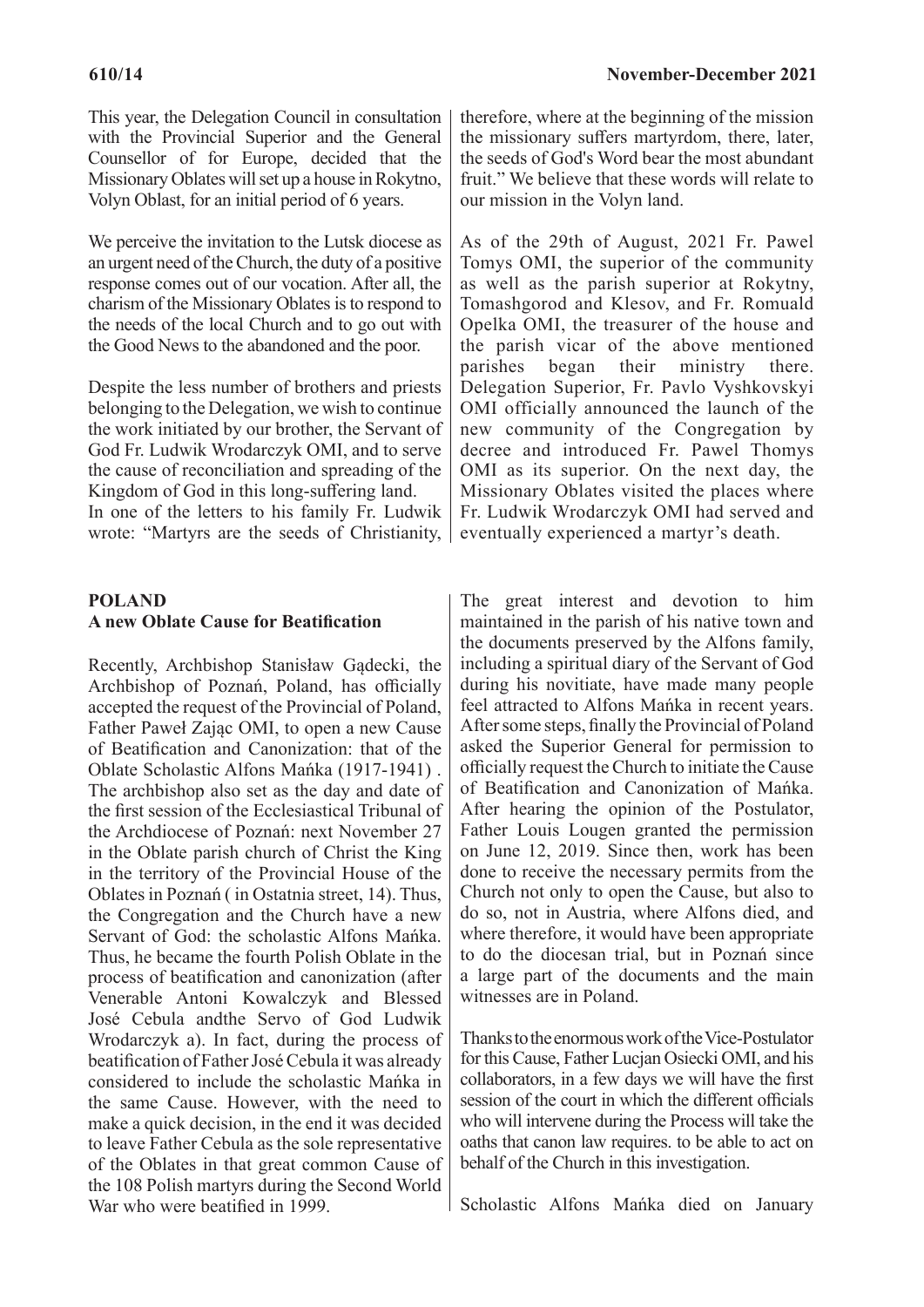22, 1941 as a result of the brutal treatment received in the Nazi concentration camp of Mauthausen-Gusen (Austria) during the violent Nazi persecution against the Catholic Church in general, and against the Polish clergy in particular. through mass deportations of priests, religious and seminarians to concentration camps. Many other Oblates died in this persecution, one of whom, as stated, has already been beatified: Father José Cebula.

During the process, all civil and ecclesiastical archives will be searched for new documents that may shed light on the investigation. Testimonies will also be collected from people whose statement may be important to the Cause. Another objective will be to verify the existence of the common opinion that Alfons Mańka died as a true Christian martyr and also the widespread reputation that people experience the intercession of the Servant of God when they pray to him.

In the coming days, especially around November 27, the date of the first court session, new materials will appear both in the official

omiworld.org/ page and its social networks linked), in the digital media of the Postulation ( https://www.facebook.com/PostulatioOMI ) and on the official page of the Cause of Mańka ( https://manka.oblaci.pl/ ) and of the Oblates of Poland ( https://oblaci.pl/ ).

The Oblates of the Province of Poland have already prepared devotional materials in relation to the figure of Alfons Mańka, pictures and also other prayers, such as a Stations of the Cross with meditations of the Servant of God, which will be translated into other languages.

It is important to extend the knowledge and devotion to the Servant of God Alfons Mańka, as well as the other Servants of God, Venerables and Blesseds of the Congregation so that everyone can reach the Canonization. Most of these Causes all they need for the Beatification or Canonization is to present the documents that prove a miracle obtained through their intercession.

# **LATIN AMERICA**

#### **BRAZIL A week of vocational animation**

### *Bro. Rivaldo Teixeira de Carvalho, OMI*

The Oblate Province of Brazil organized a vocational animation programme called "Week of Coexistence," with vocation aspirants. It was held in Aparecida de Goiânia, in the Central-West District, where the Oblate Missionaries work with the poor and the most abandoned, from October 7th to 13th, 2021.

The theme of the event was: "Be you also an Oblate Missionary! - through the Word of God we listen to Christ who saves us and sends us on a great mission"

The aim of this week was to deepen vocational discernment and create bonds of brotherhood of love, living day-to-day community life in the charism of our Father Founder, to respond generously to the call of Jesus.

These days were intense moments of selfknowledge, coexistence, prayer, listening, sharing, community work, with the presence of a psychologist, a laywoman, and several Oblates including Fr Lindomar FÉLIX, Fr. Kleber de FARIAS, Fr. Patrick URIAS, Bro. Rivaldo CARVALHO, and the Oblates of the Midwest District.

Young people who are eager to respond generously to their vocation in our religious family expressed their openness and desire to live the missionary charism of St. Eugene de Mazenod by taking the side of the most vulnerable in society.

Programmes such as this certainly help us create a vocational culture in our communities and missions, encouraging young people to follow the Oblate missionary life. So be it! May St. Eugene de Mazenod and Mary Immaculate intercede for these young people, so that they will respond to the Master's call with zeal and courage!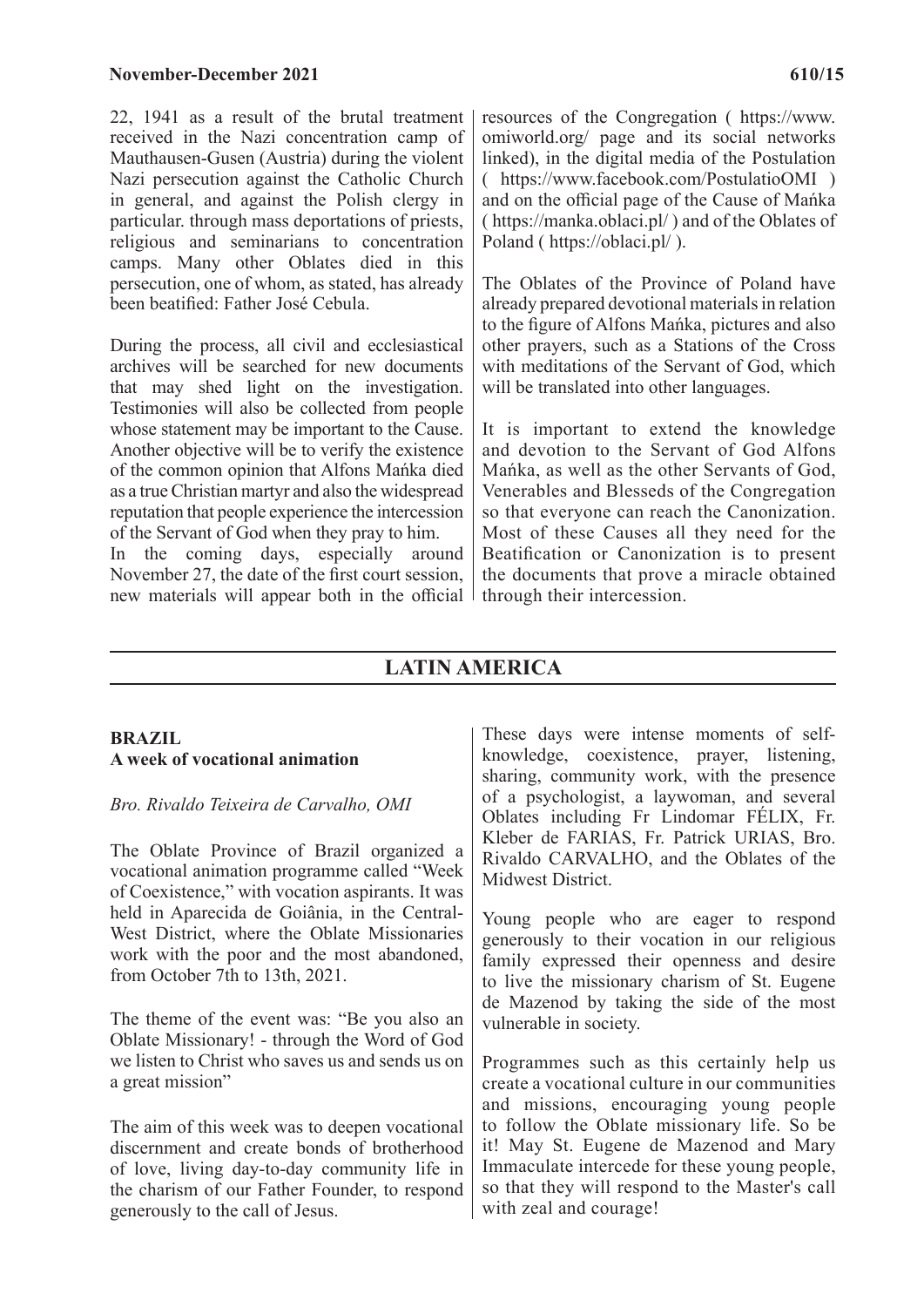# **HAITI Priest rescued by "the hand of Mary" during earthquake in Haiti**

# *By Max-Savi Carmel First published on the website aleteia.org*

As Haiti slowly recovers from an earthquake that killed thousands, Fr. Albert Cator's story is inspiring amazement and thanksgiving.

"There's no doubt that the hand of Mary was there,"says Fr. Ellince Martyr, provincial superior of the Oblates of Mary Immaculate (OMI), of which Fr. Cator is a member. Fr. Jean Marcel Louis, spokesman for the diocese of Cayes (in the south of the country), told Aleteia that he "immediately thought of the Mother of Christ."

Fr. Albert Cator was in the bathroom when the terrible earthquake occurred, catching him totally off his guard. At the Seminary of Mazenod (about 138 miles from Port-au-Prince), the three-story house, where he lived on the first floor, literally collapsed on him. He then waited for more than five hours for help.

At the Provincial House in Port-au-Prince, Fr. Albert Cator spends hours each day, somewhat traumatized, sitting in the courtyard, his thoughts constantly turned to the events of that eve of the Assumption. At 62 years of age, with a story that has moved the entire diocese of Cayes, the religious is resting and healing here.

Does he need psychological care? His answer is clear: "Prayer and the support of my community are already enough." A passage from the Bible particularly carried him through this ordeal: "I cried out, my Lord, my God."

The priest, who is visually impaired, was in the bathroom when he heard a deafening noise and felt the whole building shake.

"The three floors collapsed," he says, and "a violent movement of the bathroom suddenly disoriented me … Without this movement

imposed by the force of the earthquake, I would have had difficulty breathing because it trapped me under a mass of concrete but in front of an air hole," Fr. Cator explains. "I then understood that nothing happens by chance."

As for the rescuers, given the risks, they could only dig him out with their bare hands while regular aftershocks kept forcing them to retreat. "But when they reached me, the aftershocks miraculously stopped," he said. "It was the hand of Mary," concluded a smiling Fr. Martyr, who was present during our interview.

# **The seminary, fortunately empty**

The rubble—a pile of stones and the first floor of the building swallowed by the earth—testifies to the violence of the shaking. Founded in 1816 by Eugene de Mazenod, a Frenchman, the Oblates of Mary Immaculate have been living in this seminary near Campérin, 13 miles from the city of Les Cayes, since 1945. However, because of summer vacation, the 20 or so seminarians and employees were absent.

"If they'd been there during vacation, the toll would probably have been higher," said Fr. Jacques, another member of the congregation.

Already in 2008, Fr. Cator had miraculously survived another natural disaster: a flood. Just when he feared the water would carry him away, a barrier gave way by surprise, emptying the house that was filling up to nearly over his head.

Two years later, he was in Port-au-Prince during the January 2010 earthquakes that killed 250,000 people. He was having trouble walking, and Fr. Cator cannot explain "how he found himself outside of a church in an earthquake" when he was supposed to say Mass.

In the meantime, despite his reduced mobility and impaired vision, he thanks "Mary, from the bottom of his heart." Sitting next to him, his superior "hopes for more and more miracles for the flourishing of faith in the Church."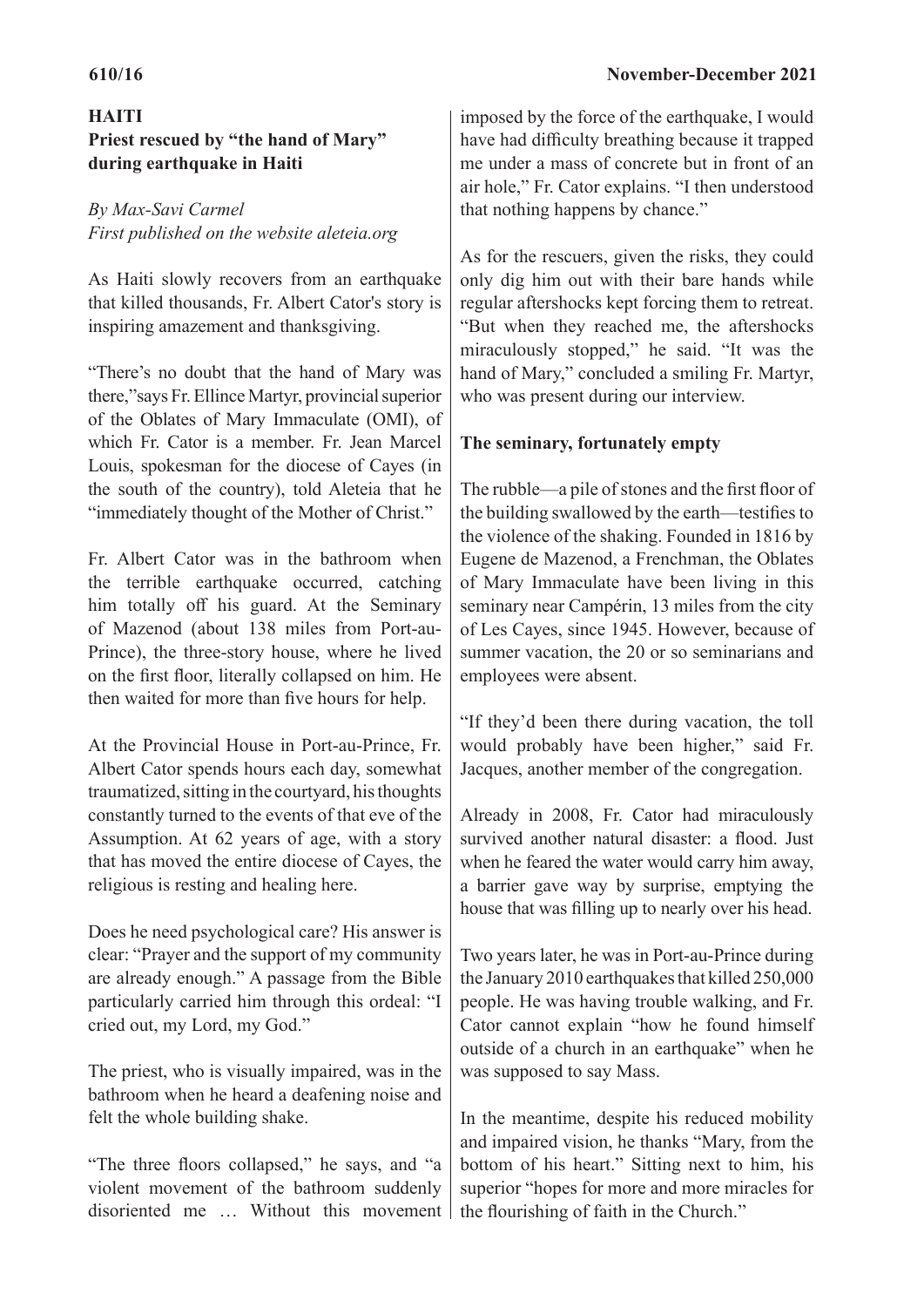**70th Anniversaries of Vows** 

# **ANNIVERSARIES - NOVEMBER 2021**

01/11/1951 09838 Bro. Damien Proulx Notre-Dame-du-Cap

01/11/1951 09653 Fr. Philippe Alin France<br>01/11/1951 09838 Bro. Damien Proulx Notre-I

| <b>25th Anniversaries of Ordinations</b> |                                      |                             |                      |  |  |  |  |  |
|------------------------------------------|--------------------------------------|-----------------------------|----------------------|--|--|--|--|--|
| 15/11/1996                               | 13235                                | Fr. Marcelo Jr. Andamon     | Philippines          |  |  |  |  |  |
|                                          |                                      |                             |                      |  |  |  |  |  |
|                                          | <b>ANNIVERSARIES - DECEMBER 2021</b> |                             |                      |  |  |  |  |  |
| <b>70th Anniversaries of Ordinations</b> |                                      |                             |                      |  |  |  |  |  |
| 22/12/1951                               | 08331                                | Fr. Gustave Pelletier       | Notre-Dame-du-Cap    |  |  |  |  |  |
| <b>65th Anniversaries of Ordinations</b> |                                      |                             |                      |  |  |  |  |  |
| 09/12/1956                               | 09266                                | Fr. Bruno Carpene           | Mediterranea         |  |  |  |  |  |
| 09/12/1956                               | 08845                                | Fr. Fortunato Muffolini     | Mediterranea         |  |  |  |  |  |
| 22/12/1956                               | 08938                                | Fr. Edward Carolan          | Anglo-Irish          |  |  |  |  |  |
| 22/12/1956                               | 08916                                | Fr. Christie Joachimpillai  | Lacombe              |  |  |  |  |  |
| 23/12/1956                               | 09543                                | Fr. Paul-Emile Poulin       | Notre-Dame-du-Cap    |  |  |  |  |  |
| <b>60th Anniversaries of Vows</b>        |                                      |                             |                      |  |  |  |  |  |
| 08/12/1961                               | 11601                                | Fr. Emilien Nadeau          | Notre-Dame-du-Cap    |  |  |  |  |  |
| 08/12/1961                               | 11603                                | Bro. Willibald Raab         | Central European     |  |  |  |  |  |
| <b>60th Anniversaries of Ordinations</b> |                                      |                             |                      |  |  |  |  |  |
| 16/12/1961                               | 09870                                | Fr. Anthony Colbert         | Australia            |  |  |  |  |  |
| 21/12/1961                               | 10029                                | Fr. Wendelin Rolheiser      | Lacombe              |  |  |  |  |  |
| 23/12/1961                               | 09794                                | Fr. Richard Wolak           | Lacombe              |  |  |  |  |  |
| <b>50th Anniversaries of Ordinations</b> |                                      |                             |                      |  |  |  |  |  |
| 08/12/1971                               | 11883                                | Fr. Antonio Pannunzi        | Lacombe              |  |  |  |  |  |
| 10/12/1971                               | 11722                                | Fr. Derrick Butt            | Southern Africa      |  |  |  |  |  |
| 16/12/1971                               | 10260                                | Fr. Herbert Krumscheid      | Namibia              |  |  |  |  |  |
| 18/12/1971                               | 11794                                | Fr. Charles Deeney          | Anglo-Irish          |  |  |  |  |  |
| 18/12/1971                               | 11888                                | Fr. Wieslaw Lyko            | Pologne              |  |  |  |  |  |
| 18/12/1971                               | 11781                                | Fr. William Mason           | <b>United States</b> |  |  |  |  |  |
| 18/12/1971                               | 11887                                | Fr. Ronald Meyer            | <b>United States</b> |  |  |  |  |  |
| 18/12/1971                               | 11670                                | Fr. Gilberto Piñón Gaytán   | Mexico               |  |  |  |  |  |
| 18/12/1971                               | 11789                                | Fr. Luigi Vitulano          | Mediterranea         |  |  |  |  |  |
| 21/12/1971                               | 11793                                | Fr. Francis Murray          | Anglo-Irish          |  |  |  |  |  |
| <b>25th Anniversaries of Ordinations</b> |                                      |                             |                      |  |  |  |  |  |
| 07/12/1996                               | 13226                                | Fr. Mardones Jaime Cereceda | Cruz del Sur         |  |  |  |  |  |
| 07/12/1996                               | 13342                                | Fr. Tebogo Joseph Jantjies  | Southern Africa      |  |  |  |  |  |

16/12/1996 13421 Fr. Chinnappan Sandhappan India